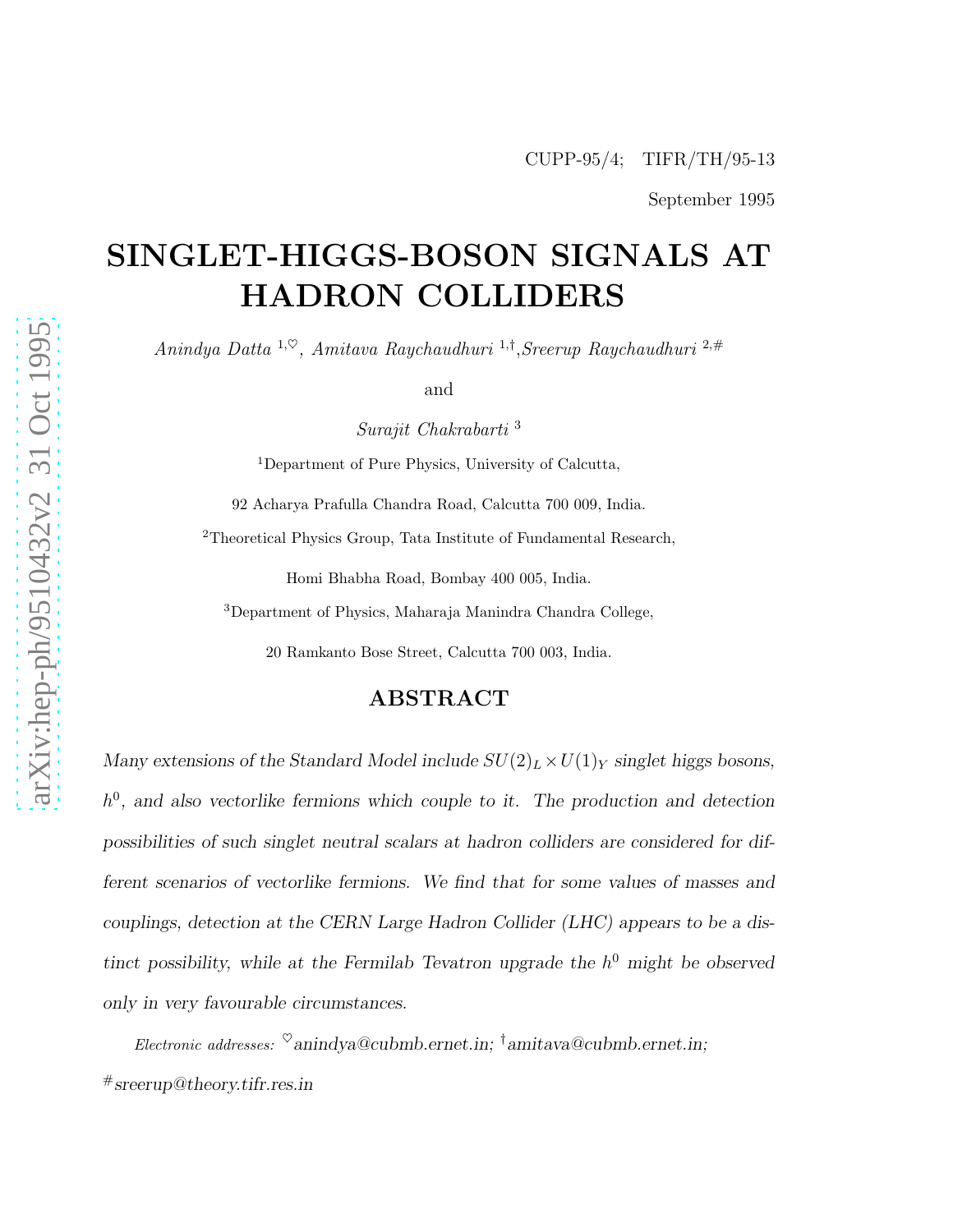# 1 INTRODUCTION

Scalar higgs fields are an important ingredient in the Standard Model (SM) and its popular extensions. Searches for higgs bosons are, therefore, among the important objectives at present and projected colliders. Recent measurements of the  $\rho$  parameter (or the oblique T parameter) at the CERN  $e^+e^-$  collider LEP-1 yield a result very close to unity [\[1](#page-25-0)], which limits the natural possibilities for light scalars to just singlets and doublets of the  $SU(2)_L$  component of the SM gauge group. The SM adopts a one-doublet scenario, while extra doublets appear in many of its extensions including the minimal supersymmetric standard model (MSSM) and the left-right symmetric model. Phenomenological consequences of one or more doublets and their detection possibilities have been extensively studied in the literature[[2, 3](#page-25-0)], but the singlet option has not received the same kind of attention. Save for some discussion in the context of Majoron models and non-minimal supersymmetric models [[2](#page-25-0)] one comes across very few studies of singlet higgs bosons.

Interestingly, neutral  $SU(2)_L$  singlet scalar particles are predicted in several extensions of the SM. They are present in a natural manner in many Grand Unified Theories (GUTs). For example, the fundamental 27-plet of  $E_6$ , utilised for spontaneous symmetry breaking, includes several such fields[[4\]](#page-25-0). The next to minimal supersymmetric standard model (NMSSM) [\[5](#page-25-0)] has just such an extra field to generate the higgs mass parameter – the so-called  $\mu$ -term. Other models – e.g., the left-right symmetric  $SU(2)_L \times SU(2)_R \times U(1)$  model and its GUT extensions like  $SO(10)$  [\[6](#page-25-0)]– also include singlet scalars. It has also been stressed [[7\]](#page-25-0) that in a class of composite models of quarks and leptons such a neutral singlet scalar is an essential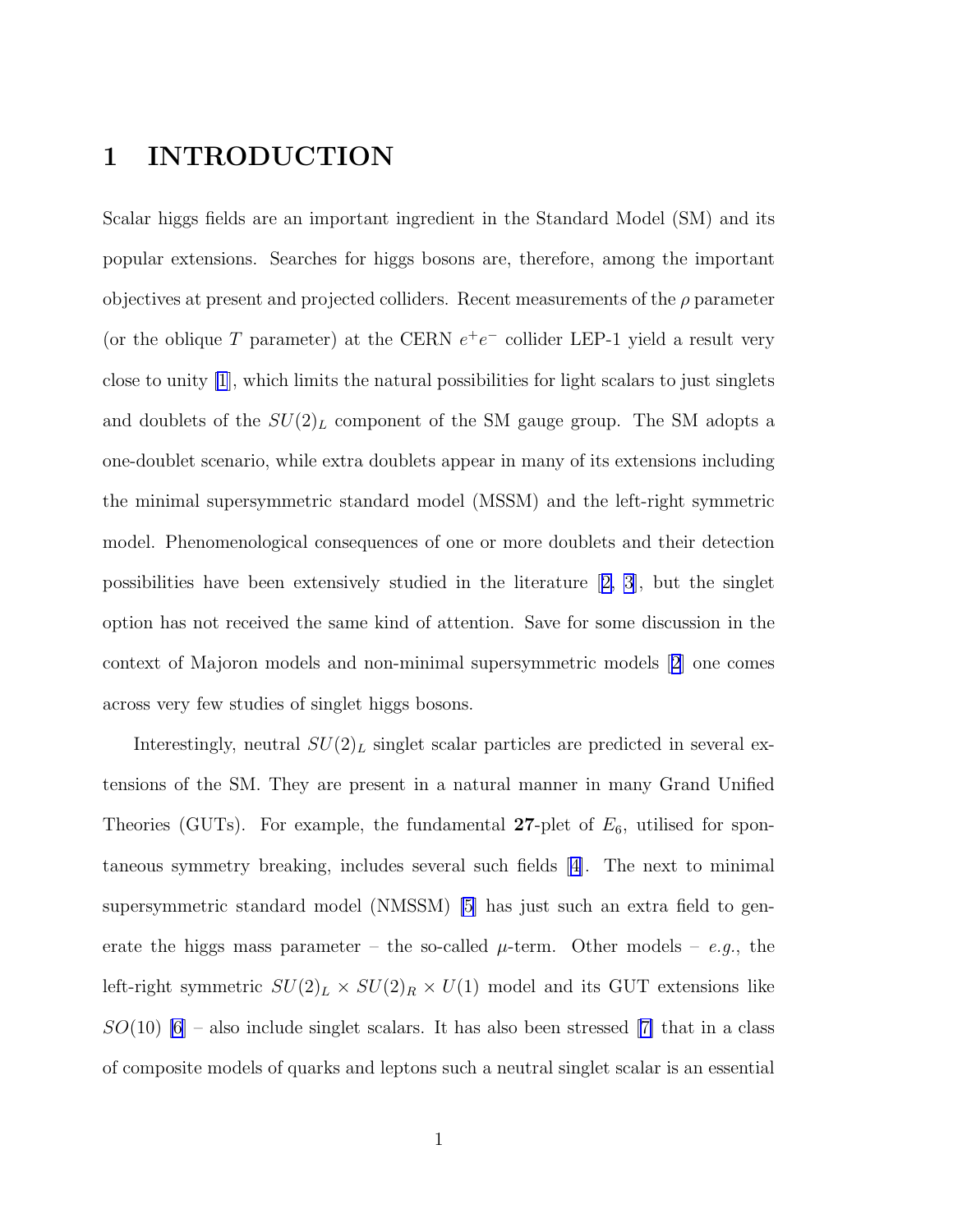prediction. Moreover, it has been shown [\[8](#page-25-0)] that the addition of a singlet higgs scalar (with or without an extra generation of vectorlike fermions) can provide a realistic solution to the fine-tuning problem in the SM. It is therefore of interest to consider strategies for the detection of these scalar singlets (henceforth called singlet higgs bosons) at the present and upcoming colliders.

Barring mixing with the doublet higgs bosons [\[9\]](#page-25-0), the singlet scalars will not couple to ordinary quarks and leptons. Rather, they will couple to vectorlike fermions – quarks and leptons whose left- and right-handed components transform identically (*i.e.*, both singlets or both doublets) under  $SU(2)_L$ . Many of the models with singlet higgs bosons include such quarks and leptons. Prominent among these are the  $E_6$ GUT models which contain vector singlet quarks of charge  $-\frac{1}{3}$  $\frac{1}{3}$  as well as vector singlet and vector doublet leptons. The composite models of Ref.[[7\]](#page-25-0) also contain vectorlike fermions which play an important role in explaining the masses and mixings of the usual quarks and leptons.

The singlet higgs boson could be produced at the CERN  $e^+e^-$  collider LEP-1 through the vectorlike fermion loop induced decay  $Z^0 \to h^0 \gamma$ . In an earlier paper [\[10\]](#page-26-0) two of the authors have considered, with reference to the  $e^+e^-$  collider LEP-1, models in which a real singlet higgs boson  $h^0$  occurs together with vectorlike quarks and leptons. Unfortunately, though the signal is relatively clean, the number of such events generally turns out to be too small for effective detection at LEP-1 — even with a catch of  $10^7 Z^0$ s.

In the present work we analyse possibilities for producing a singlet higgs boson h<sup>0</sup> from gauge boson fusion at hadron colliders. The  $h^0gg$  (or  $h^0\gamma\gamma$ ,  $h^0Z^0\gamma$ ,  $h^0Z^0Z^0$ ,  $h^0W^+W^-$ ) interaction will be mediated by a triangle diagram containing vectorlike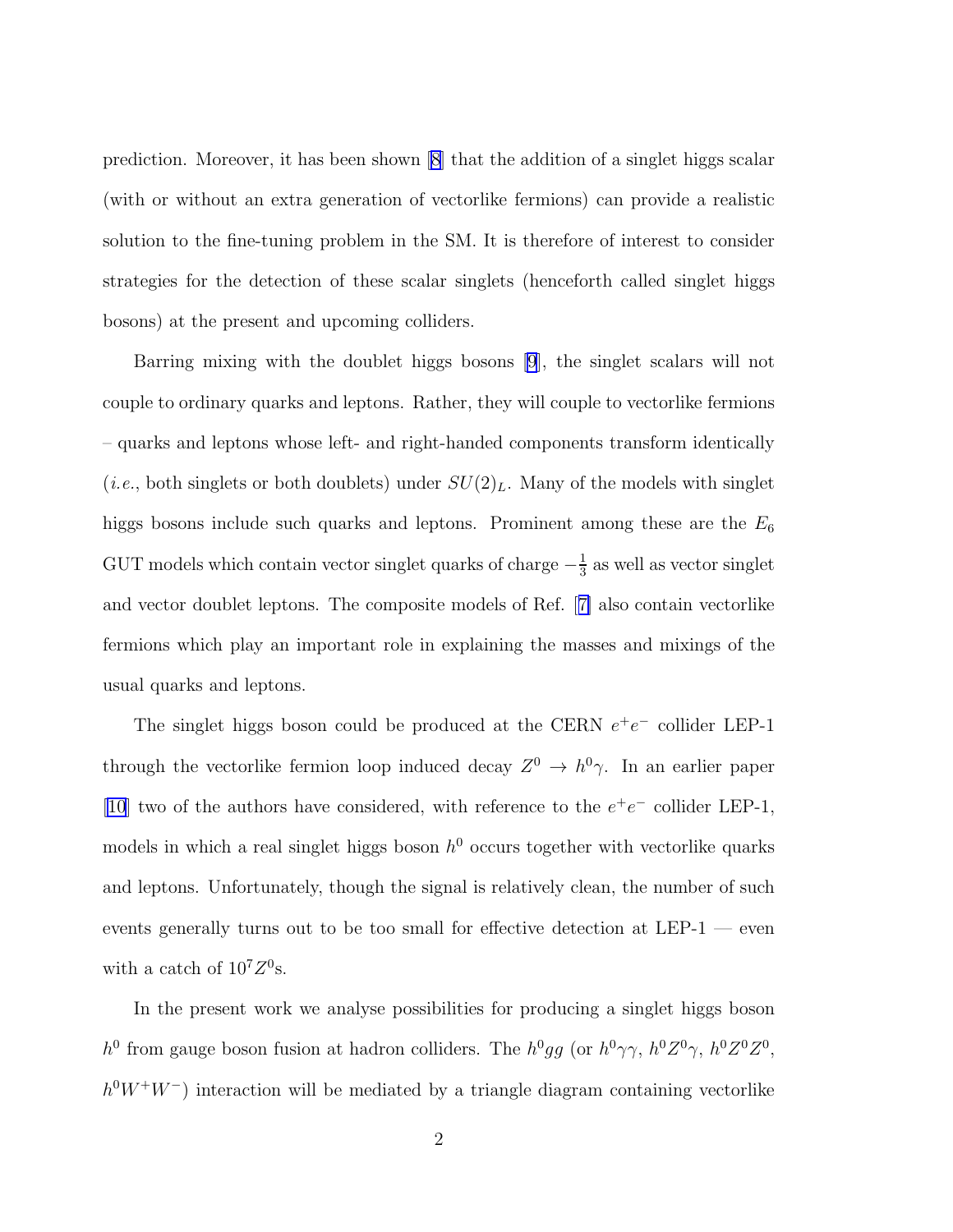quarks (leptons) just as the SM  $H^0 gg$  interaction is mediated by a top-quark triangle. In fact, as the masses and couplings will be chosen to be rather similar, the numbers produced in the two processes are comparable. Detection of the  $h^0$ , however, will require modified strategies since its decay modes are quite different from the SM  $H^0$ and depend on the vectorlike fermion scenario being considered. In general, we find the  $h^0 \to \gamma \gamma$  mode to be the most promising one, since the occurrence of hadronically quiet hard photon pairs with a peak in the invariant mass is a clear signal for the decay  $h^0 \to \gamma\gamma$ . For sufficiently large values of the singlet mass  $m_h$ , the  $h^0 \to Z^0\gamma \to \ell^+\ell^-\gamma$ and  $h^0 \to Z^0 Z^0 \to \ell^+ \ell^- \ell^+ \ell^-$  modes  $(\ell = e, \mu)$  also become viable. We have estimated SM backgrounds to these processes using a parton-level Monte Carlo event generator and discussed ways of reducing them through appropriate kinematic cuts.

The plan of this article is as follows. In Section 2 we discuss those couplings of the singlet  $h^0$  at tree level and at one-loop level which are relevant for this analysis. We then consider various possible vectorlike fermion scenarios and discuss their relative viability insofar as detection of the  $h^0$  is concerned. In Section 3 we discuss the possible modes of production of the  $h^0$  at hadron colliders. Section 4 is devoted to a study of the decay modes of the  $h^0$  in various scenarios and the possible signals. Backgrounds to these are also analysed in Section 4 and our conclusions are stated in Section 5.

#### 2 COUPLINGS AND GENERAL STRATEGY

As explained above, the neutral singlet scalar  $h^0$  has no  $SU(2)_L \times U(1)_Y$  quantum numbers at all and hence does not couple to the SM gauge bosons at tree level. Apart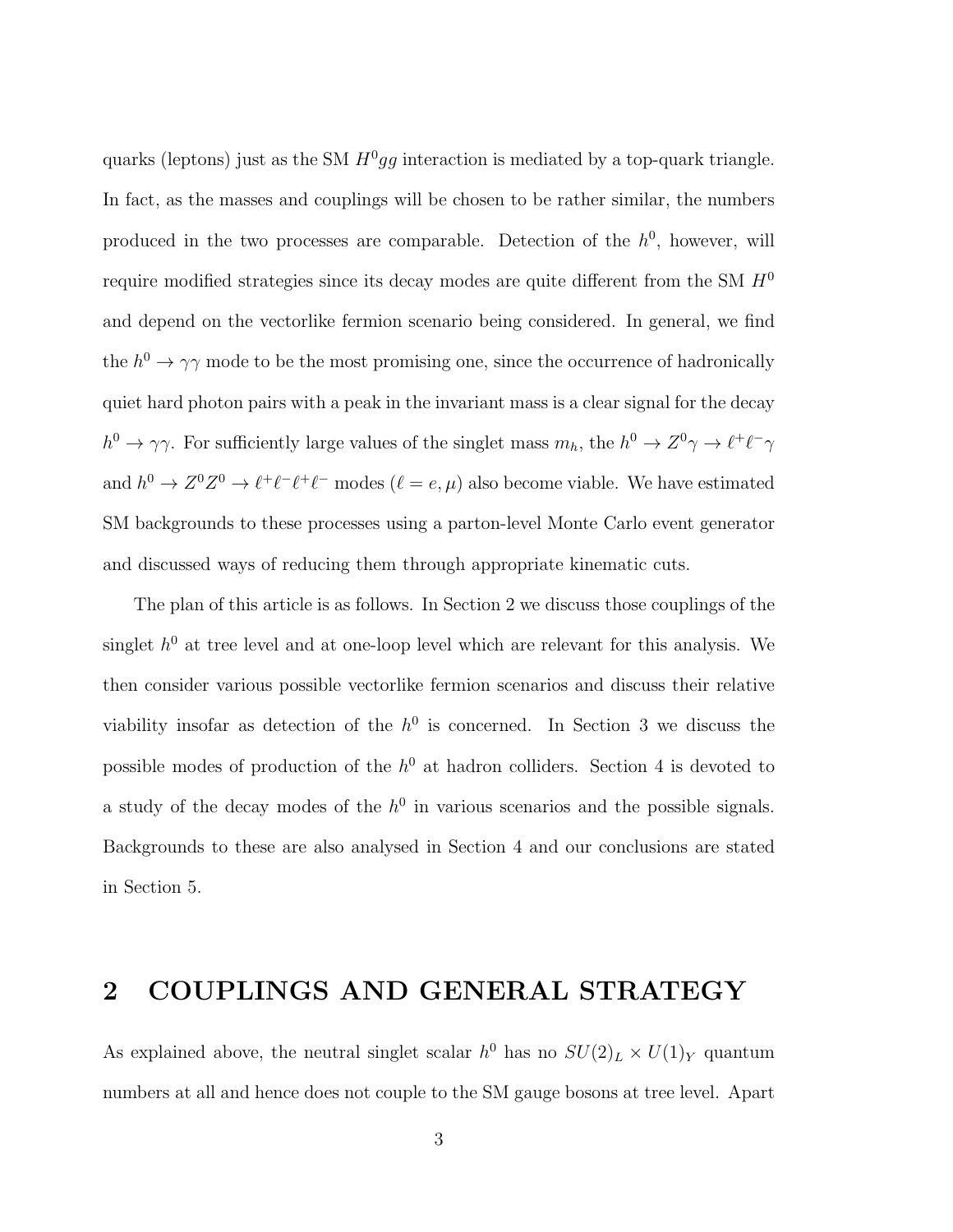from quartic interactions of the form  $H^{\dagger}Hh^2$  it has no interactions with the standard model quarks, leptons and higgs. However, it can couple to vectorlike singlet or doublet fermions, and the couplings can be written as

singlet: 
$$
\mathcal{L}_s^{hf\bar{f}} = \bar{f}_s(\xi_s + i\eta_s \gamma_5) f_s h
$$
  
doublet:  $\mathcal{L}_d^{hf\bar{f}} = \bar{f}_d(\xi_d + i\eta_d \gamma_5) f_d h$  (1)

where the subscripts s, d refer to singlet and doublet respectively and  $(\overline{f}_d = [\overline{U}_d, \overline{D}_d])$ . The vectorlike fermions couple to the  $Z^0$  boson as

$$
\text{singlet}: \quad \mathcal{L}_s^{Zf\bar{f}} = -\frac{g}{\cos\theta_W} Q_f \sin^2\theta_W \overline{f_s} \gamma_\mu f_s Z^\mu
$$
\n
$$
\text{doublet}: \quad \mathcal{L}_d^{Zf\bar{f}} = -\frac{g}{\cos\theta_W} (Q_f \sin^2\theta_W - T_{3f}) \overline{f_d} \gamma_\mu f_d Z^\mu \tag{2}
$$

and to photons and gluons through the usual QED and QCD couplings. In the subsequent discussion the symbol  $f$  wil be used to denote vectorlike fermions generically. The Yukawa couplings  $\xi_{s,d}$  and  $\eta_{s,d}$  are arbitrary and we examine the cases  $\xi=\eta=1, \xi=1, \eta=0$  and  $\xi=0, \eta=1.$  One notes that the singlet and doublet vectorlike fermions can have gauge-invariant mass terms and hence it is not essential to relate the Yukawa couplings to their masses. One of the results of this is that we have no handle on the mass of the vectorlike fermions except the lower bound  $m_f > \frac{1}{2}m_Z$ from the non-observation of the decays  $Z^0 \to f\bar{f}$  at LEP-1. It should be noted that we assume *no mixing* between the singlet higgs boson and its standard counterpart and similarly between the vectorlike fermions and their ordinary counterparts. As a result our analysis is not constrained by mass bounds derived using such mixings.

Since the singlet higgs boson does not couple to any of the constituents of the proton, it is clear that it cannot be produced in pp or  $p\bar{p}$  collisions through tree-level diagrams. At the one-loop level, however,  $h^0$  can be created via gg (or  $\gamma\gamma$ ,  $Z^0\gamma$ ,  $Z^0Z^0$ ,  $W^+W^-$ )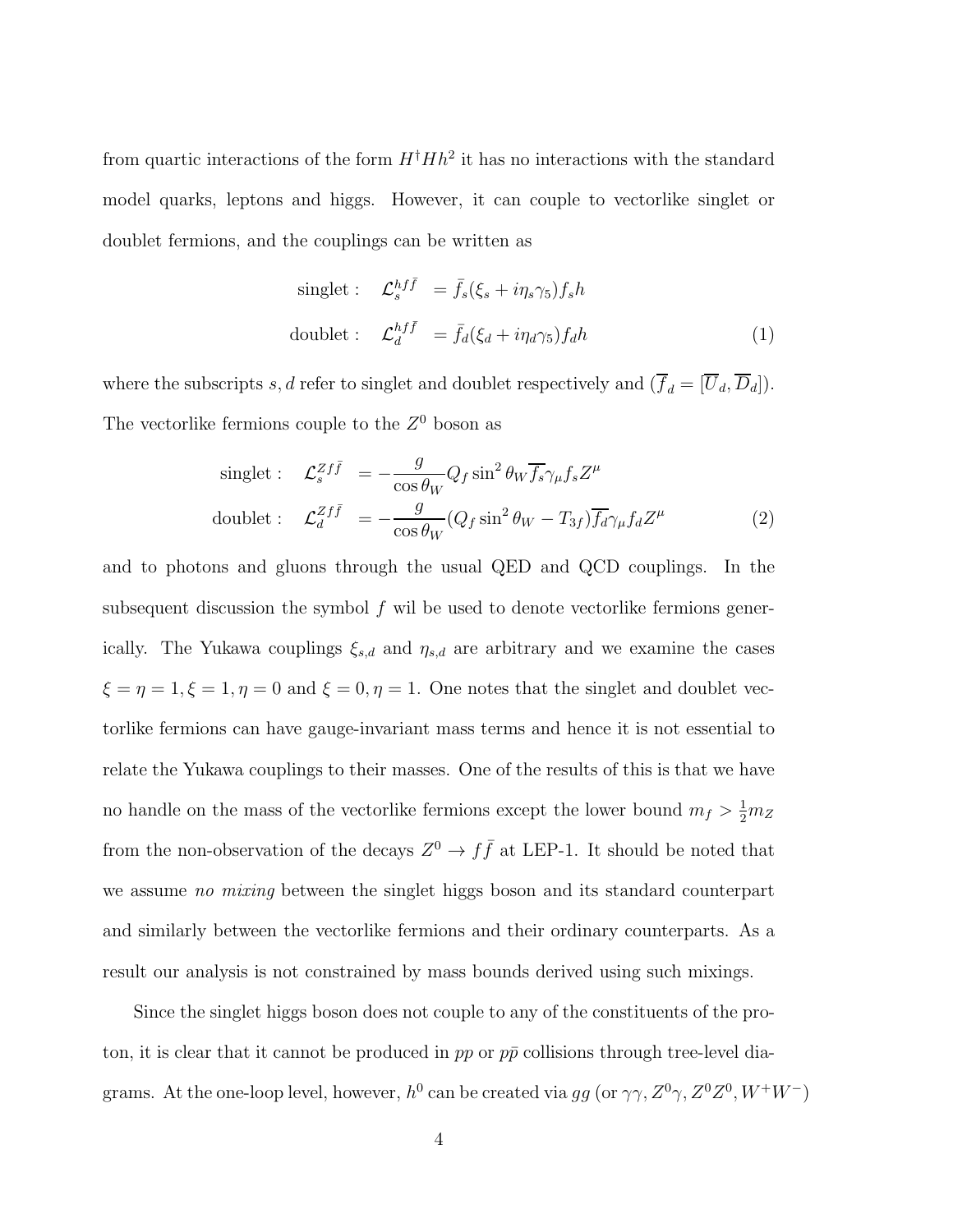<span id="page-5-0"></span>fusion through a triangle of vectorlike quarks or leptons as the case may be. The mechanism is illustrated in Fig. 1(a) where  $V_i$ ,  $V_j$  can be any of the pairs of vector bosons mentioned above. Fig. 1(b) exhibits the diagram corresponding to loop-induced decay of the  $h^0$ .

To perform a general analysis of the production and decay of the singlet higgs boson we need to know the partial width  $(\Gamma)$  and the branching fractions of processes of the type  $h^0 \to V_i V_j$ . The fermion in the loop can be any of  $f = U_s, D_s, U_d, D_d, L_s$ ,  $N_d, L_d$ , depending on the scenario under consideration, but not  $N_s$ . Here  $U, D$  refer respectively to quarks of charge  $\frac{2}{3}$  and  $-\frac{1}{3}$  $\frac{1}{3}$  and L, N to leptons of charge -1 and 0. We can write the transition amplitude for the generic process as

$$
\mathcal{M} = \epsilon_{\mu}^{(i)}(p_i)\epsilon_{\nu}^{(j)}(p_j)\Gamma_f^{\mu\nu}
$$
\n(3)

where the effective coupling  $\Gamma_f^{\mu\nu}$  can be written in the schematic form [\[10\]](#page-26-0)

$$
\Gamma_f^{\mu\nu} = \sum \frac{\alpha \omega_{if} \omega_{jf} m_f}{\pi} C_{ij}^f \left[ \xi_f (F_1^{ij} g^{\mu\nu} - F_2^{ij} p_j^{\mu} p_i^{\nu}) + i \eta_f F_3^{ij} \epsilon^{\mu\nu\rho\delta} p_{i\rho} p_{j\delta} \right]. \tag{4}
$$

Here the summation is operative only for the vector doublet fermion scenario and runs over the members of the multiplet. Further, a sum over repeated greek indices is implied. The factors  $\omega_{if}, \omega_{jf}$  depend on the gauge bosons  $V_i, V_j$  and the vectorlike fermion scenario under consideration. A list of the possibilities is given in Table 1. The colour factors  $C_{ij}^f$  are given in Table 2. The presence of an overall  $m_f$  can be explained by helicity flip arguments. The form factors  $F_1^{ij}$  $I_1^{ij}, I_2^{ij}, I_3^{ij}$  are calculated in terms of the well-known two- and three-point functions of 't Hooft and Veltman and Passarino and Veltman[[11](#page-26-0)],

$$
F_1^{ij} = B_0(m_f, m_f; m_h) - 4C_{24} - \frac{1}{2}m_h^2 C_0
$$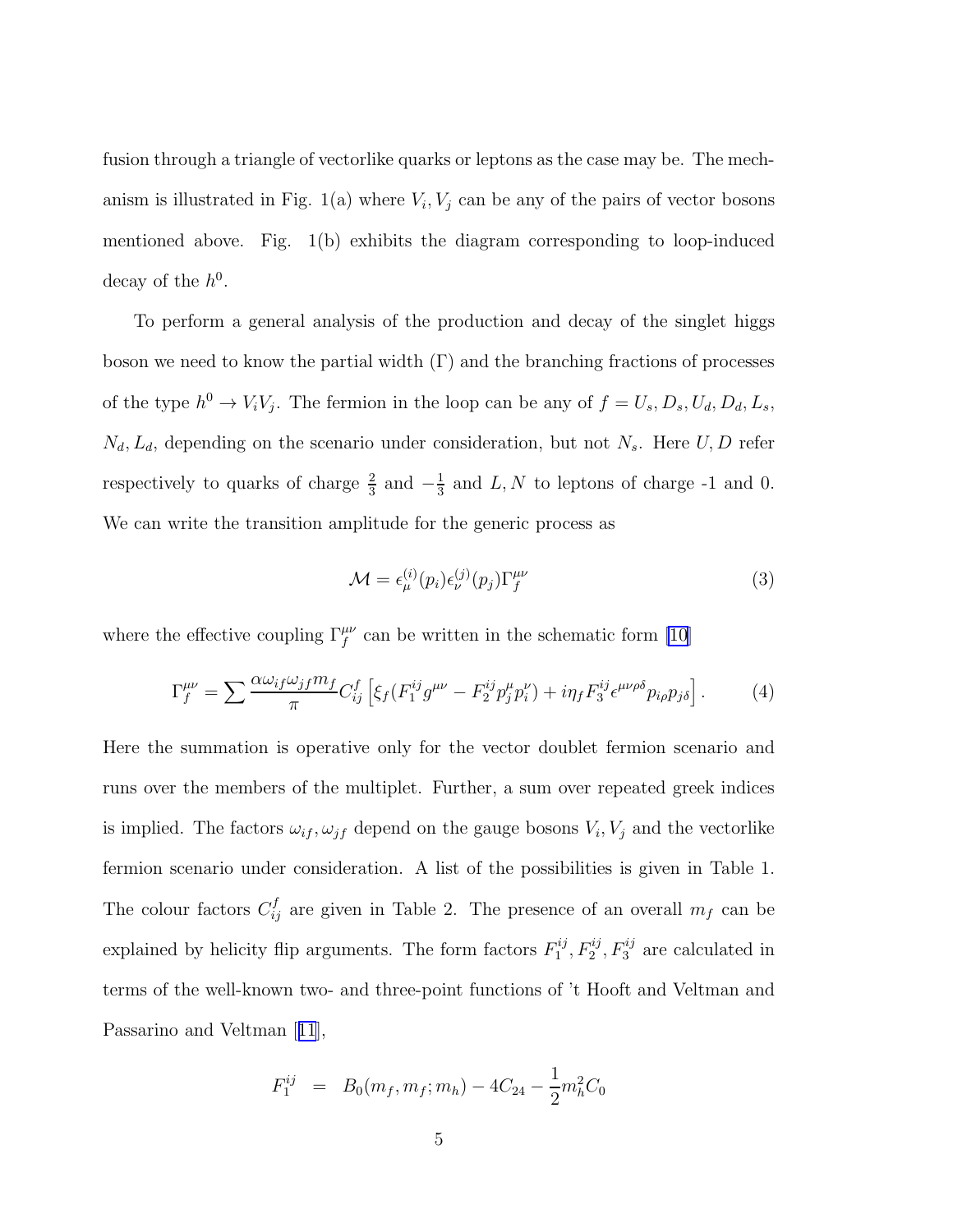$$
F_2^{ij} = 4(C_{23} - C_{22}) - C_0
$$
  
\n
$$
F_3^{ij} = -C_0.
$$
\n(5)

<span id="page-6-0"></span>where each of the C functions has arguments  $C(m_f, m_f, m_f; m_{V_i}, m_{V_j}, m_h)$ . If at least oneof the gauge bosons  $V_i$ ,  $V_j$  is massless, these can be written in closed form [[10](#page-26-0), [12\]](#page-26-0), but if both are massive, they have to be expressed in terms of rather complicated formulae involving dilogarithms. These are evaluated using a computer code [\[13\]](#page-26-0) developed using the algorithms of Ref. [\[11](#page-26-0)].

If  $V_i$ ,  $V_j$  are either photons or gluons, gauge invariance demands

$$
F_1^{ij} = p_i \cdot p_j F_2^{ij}.\tag{6}
$$

This is explicitly verified by using relations among the B and C functions which obtain when one of the external masses vanish. These relations can be found in Refs. [\[10](#page-26-0), [11\]](#page-26-0).

At this juncture it seems appropriate to discuss the vectorlike fermion scenario(s) considered in this paper and the various search strategies prescribed for each. Rather than include a complete extra generation of vectorlike quarks and leptons, we have chosen to consider the different possibilities one at a time. This has the advantage of simplicity and is theoretically quite legitimate since these extra fermion representations are anomaly-free due to their vectorlike nature. We thus have the following options:

- 1. a vectorlike doublet of quarks  $\overline{f_d} = (\overline{U_d}, \overline{D_d})$ ;
- 2. a vectorlike singlet quark  $f = U_s$  of charge  $\frac{2}{3}$ ;
- 3. a vectorlike singlet quark  $f = D_s$  of charge  $-\frac{1}{3}$  $\frac{1}{3}$ ;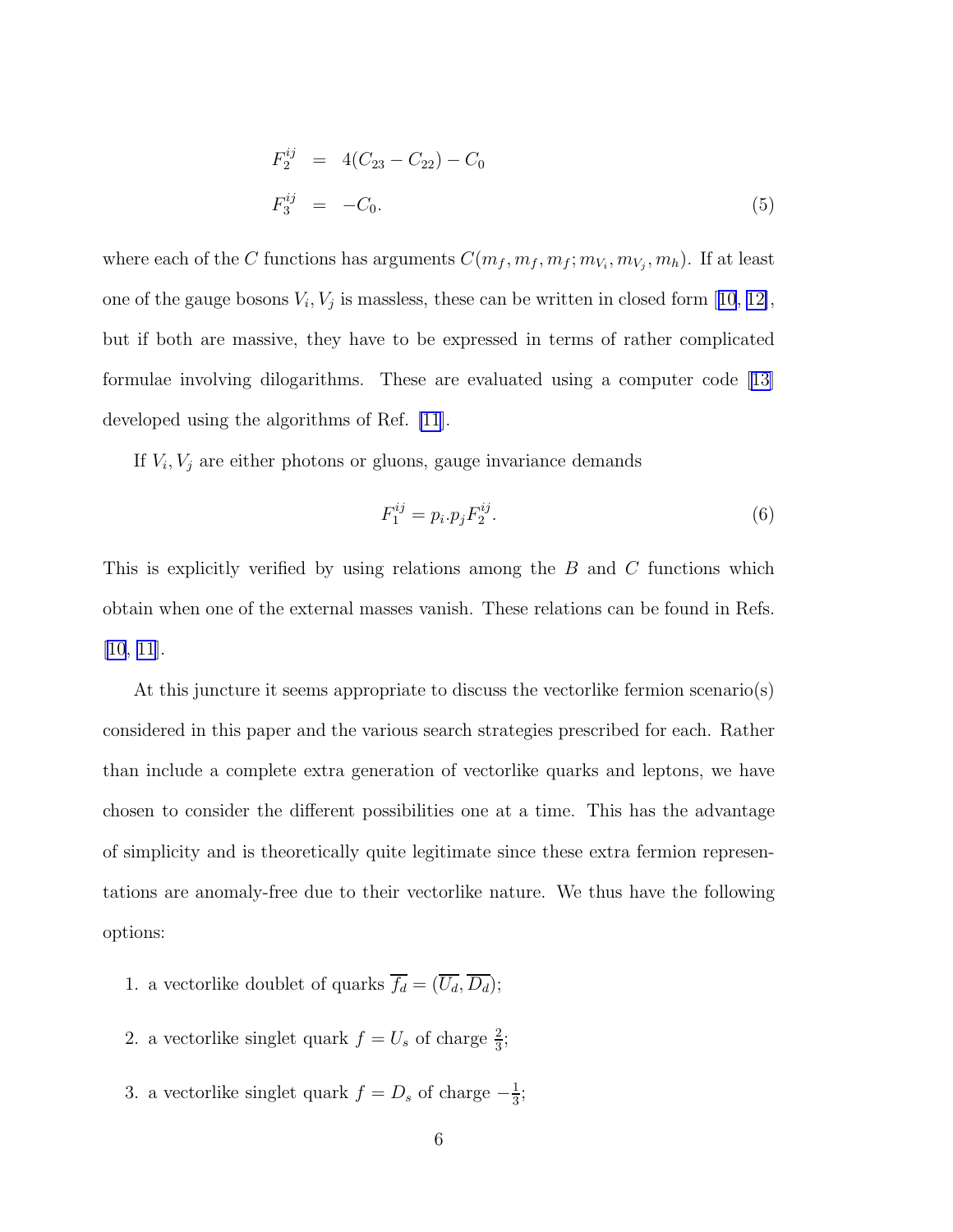- 4. a vectorlike doublet of leptons  $\overline{f_d} = (\overline{N_d}, \overline{L_d})$ ;
- 5. a vectorlike singlet lepton  $f = L_s$  of charge  $-1$ ;

A sixth possibility, that of a vectorlike singlet neutrino, has been discounted because it does not couple to any of the SM gauge bosons.

Let us consider scenario 1 in more detail. Since vectorlike doublet quarks couple to all the SM gauge bosons, the possibilities in Fig.  $1(a)$  are for  $V_iV_j$  to be any of the pairs gg,  $\gamma\gamma$ ,  $Z^0\gamma$ ,  $Z^0Z^0$ ,  $W^+W^-$ . Of all these, the only one worth considering is the gg mode, not only because the  $h^0 gg$  coupling is the largest, but because of the high gluon luminosity at a hadron collider. The production mechanism would be analogous to that envisaged for the SM higgs boson from gluon-gluon fusion through a top quark triangle [\[12\]](#page-26-0), and the numbers obtained are, in fact, comparable. Some of the advantage is lost, however, when we look for the detectable signals for the  $h^0$ . The dominant decay modes of  $h^0$  will be  $h^0 \to gg$  or  $h^0 \to \overline{U_d} U_d$ ,  $\overline{D_d} D_d$  depending on the masses of  $h^0$  and  $U_d, D_d$  (doublet fermions have to be more-or-less degenerate, from the bounds arising from the oblique  $T$  parameter). In either case, one would see a pair of hadronic jets which would be lost in the large QCD background. Accordingly, we have to turn to the electroweak modes, *viz.*  $h^0 \to \gamma \gamma$ ,  $h^0 \to Z^0 \gamma$ ,  $h^0 \to Z^0 Z^0$ ,  $h^0 \to$  $W^+W^-$ . The last possibility, though it has a large branching fraction (see below), will not be considered further in this work because the hadronic decays of the  $W^{\pm}$ pair would be swamped by the QCD background while the leptonic decays would involve missing transverse energy and momentum due to two neutrinos, rendering the analysis based on reconstruction of invariant masses impossible. We choose, therefore, to restrict ourselves to the possibilities that  $V_i', V_j'$  are  $\gamma$  or  $Z^0$ , as the case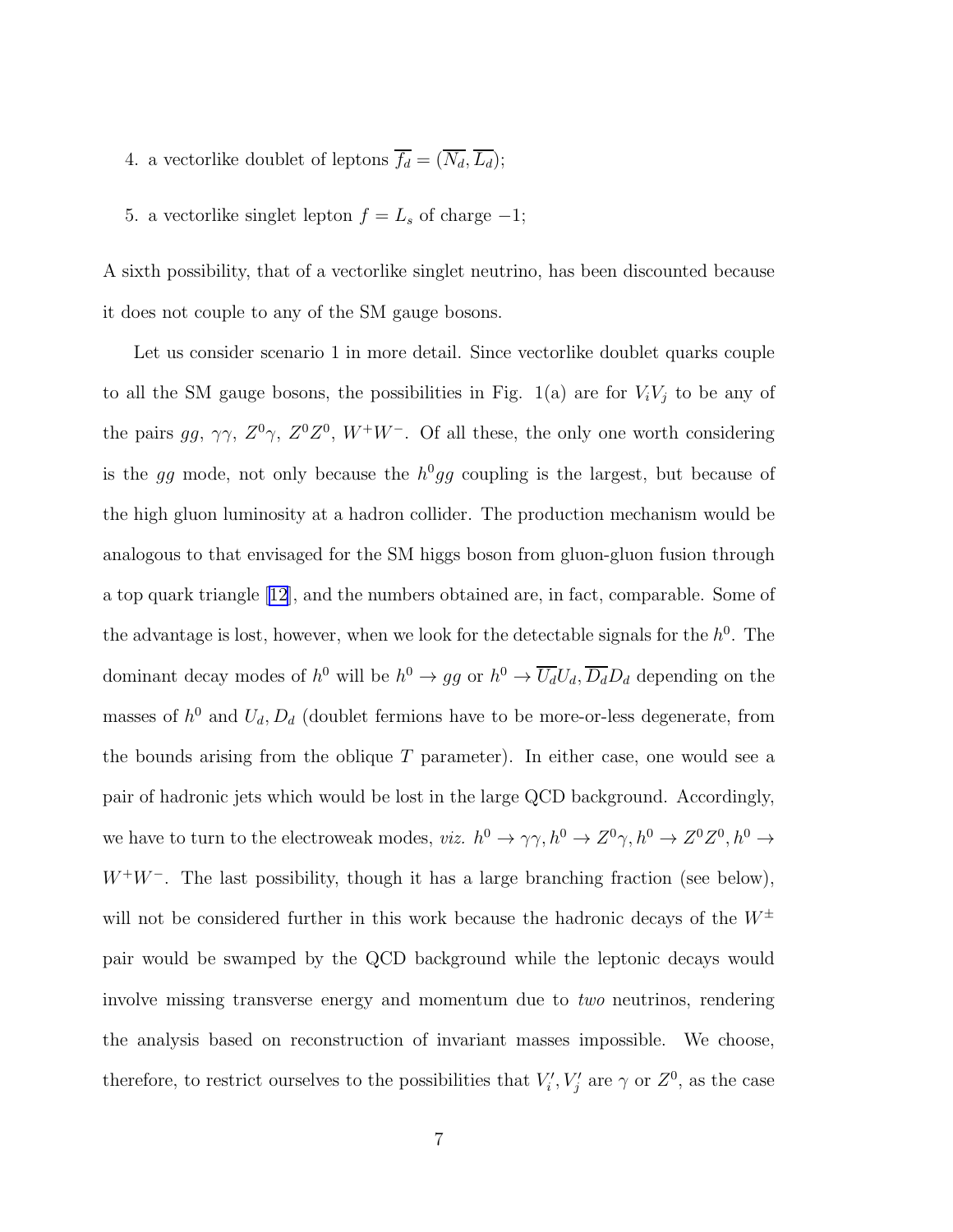may be. Furthermore we assume that the  $Z<sup>0</sup>$  is identified by its charged leptonic decay modes  $Z^0 \to \mu^+ \mu^-, e^+ e^-$ , (these decay channels contribute 6.6% to the total  $Z^0$  width) generically denoted  $Z^0 \to \ell^+ \ell^-$  in the subsequent analysis.

Scenarios 2 and 3 are rather similar. However, all electroweak amplitudes in scenario 3 would be suppressed by the charge  $-\frac{1}{3}$  $\frac{1}{3}$  of the  $D_s$  quark (see Table 1) which makes detection more difficult.

Scenario 4 is interesting since gluonic couplings are disallowed and one has to rely on electroweak production modes, *i.e.*  $V_i$ ,  $V_j$  can be  $\gamma \gamma$ ,  $Z^0 \gamma$ ,  $Z^0 Z^0$ ,  $W^+ W^-$ . The lesser numbers of  $h^0$ s produced are partially compensated by the large branching ratios now available for the  $\gamma\gamma$ ,  $Z^0\gamma$ ,  $Z^0Z^0$  decay modes. Of course, the tree-level decay  $h^0 \to L^+L^-$  will be the dominant one, if allowed kinematically. In this case, the heavy lepton  $L^{\pm}$  should behave rather like a muon, except that its track will show little or no curvature. This last circumstance will, however, render measurement of momenta difficult, so this mode may not, after all, be a good option to pin down the h<sup>0</sup>. Scenario 5 is almost identical to 4 except that the  $h^0 \to W^+W^-$  mode is absent and the couplings are rather different.

Here it might not be irrelevant to compare the total width of this singlet scalar with that of the SM higgs. For the sake of this discussion we consider two values of the vectorlike fermion mass: 50 and 150 GeV. In Table 3, we present the widths of  $h^0$ in the various scenarios for  $\xi = \eta = 1$ . For comparison, the width of the 'Standard' Model higgs for a hypothetical top quark mass of 50 and 150 GeV are also presented. Note that beyond the  $2m<sub>f</sub>$  threshold the singlet higgs width is large as a consequence of the tree level decay and the choice  $\xi=\eta=1.$ 

As noted earlier, the signal for production and decay of an  $h^0$  at a hadron collider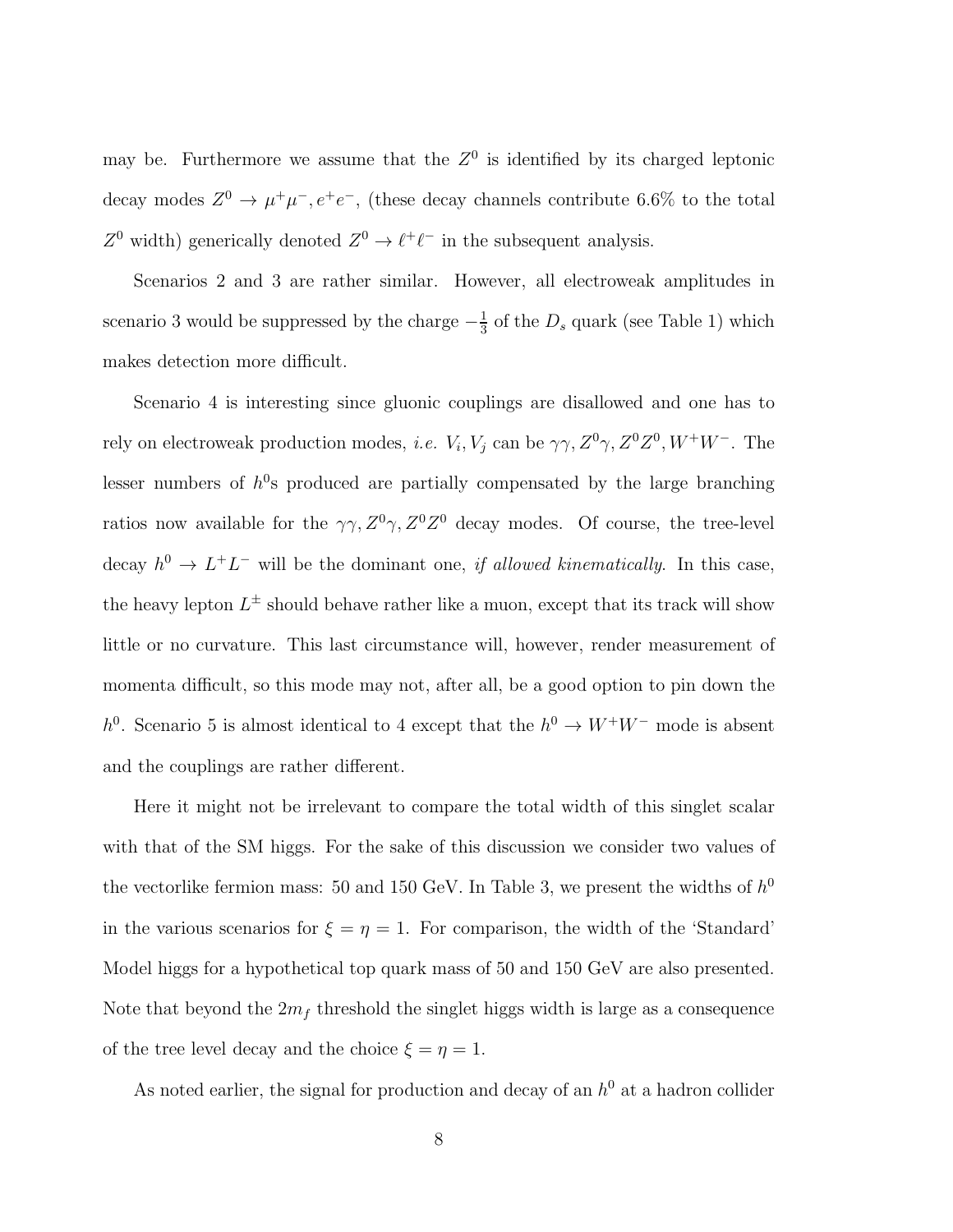is a pair of vector bosons  $V'_j$ ,  $V'_j$ , which are either of  $\gamma$  or  $Z^0$ , and whose invariant mass shows a sharp peak (below the  $m_h = 2m_f$  threshold) at the singlet higgs mass. The principal SM background to each of these processes comes from  $q\bar{q}$  annihilation and gluon gluon fusion to a pair of vector bosons  $V_i', V_j'$  through a box diagram. (For the  $\gamma\gamma$  final state, *bremsstrahlung* is also an important background.) These backgrounds could be quite significant even after imposing various kinematic cuts. The search strategy suggested, therefore, is to plot the invariant mass distribution of the final decay products in suitable bins. Presence, or otherwise, of an  $h^0$  component will be indicated by an excess of events in the particular bin where the peak of the signal lies (this will naturally depend on the mass of the  $h^0$ ). The subsequent discussions are based on this strategy. For the decay  $h^0 \to Z^0 \gamma$ , since we identify the  $Z^0$  by its decay to  $\ell^+\ell^-$ , another possible background will be the radiative process  $q\overline{q} \to \ell^+\ell^- \gamma$ . This last background can, however, be easily dealt with by requiring isolation of the photon from the  $l^+$  and  $l^-$  and demanding that the invariant mass of the lepton pair be around  $m_Z$ .

# 3 HADRONIC PRODUCTION OF THE  $h^0$

It has already been mentioned above that the mechanism for producing  $h^0$  in pp or  $p\bar{p}$  collisions will depend upon the vectorlike fermions in the loop. So long as these are quarks, the dominant process will be through  $gg$  fusion via a vectorlike quark  $(Q)$ triangle,the effective  $h^0 gg$  coupling being given by Eqs. ([3\)](#page-5-0) – ([6\)](#page-6-0). Using these, we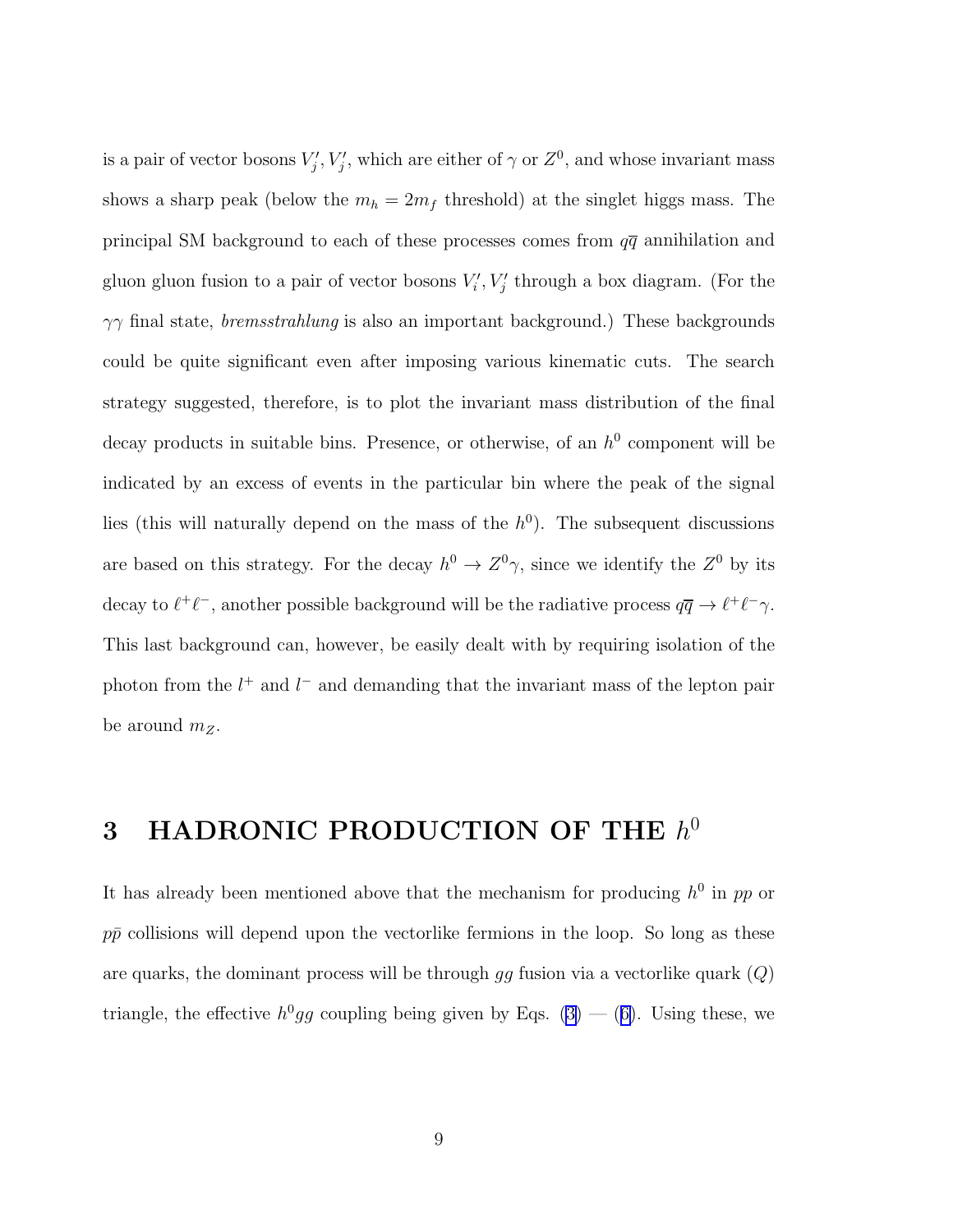obtain, at the parton level, the cross section

$$
\hat{\sigma}(gg \to h^0) = \frac{\alpha_s^2 m_Q^2}{64\pi} \sqrt{\hat{s}} (\xi_Q^2 |F_2^{gg}(\hat{s})|^2 + \eta_Q^2 |F_3^{gg}(\hat{s})|^2) \delta(m_h - \sqrt{\hat{s}})
$$
  
= 
$$
\frac{\pi^2}{16\hat{s}} \Gamma(h^0 \to gg) \delta(m_h - \sqrt{\hat{s}})
$$
(7)

where  $\sqrt{\hat{s}}$  is the total centre-of-mass energy of the colliding partons and  $\Gamma(h^0 \to gg)$ is the decay width of an  $h^0$  to a gg pair. In view of the other uncertainties involved as regards masses and couplings, we have not included QCD corrections – which can be fairly substantial[[14](#page-26-0)] – to this process. To obtain the inclusive hadronic cross section for  $h^0$  production,  $\hat{\sigma}(gg \to h^0)$  must be convoluted with the distribution functions  $f_{p/g}(x)$  for the gluons. The resulting formula (for scenario 1) is

$$
\sigma(pp, p\overline{p} \to h^0 + X) = \frac{\pi^2}{8sm_h} \Gamma(h^0 \to gg) \int_{\tau}^{1} \frac{dx}{x} f_{p/g}(x) f_{p/g}(\frac{\tau}{x}) \tag{8}
$$

where  $\sqrt{s}$  is the centre-of-mass energy of the colliding hadrons and  $\tau$  is a dimensionless quantity given by  $m_h^2/s$ .

To obtain numerical estimates for the production cross section we have used a parton-level Monte Carlo event generator incorporating the recent structure function parametrisations of Martin, Roberts and Stirling[[15\]](#page-26-0). The resulting estimates for production of  $h^0$  for three different choices of  $\xi$  and  $\eta$  are illustrated in Fig. 2 (a), (b) and (c) for a vectorlike doublet of quarks (scenario 1). The solid curves correspond to  $\sqrt{s} = 14$  TeV (LHC) and the dashed curves correspond to  $\sqrt{s} = 1.8$  TeV (Tevatron). The kink near  $m_h = 100$  (400) GeV in each of these curves corresponds to the  $m_h =$  $2m_Q$  threshold for  $m_Q = 50$  (200) GeV where the numerical results are not very reliable.

In Fig. 2, for  $\sqrt{s} = 14$  TeV, the cross section has been multiplied by a luminosity of  $\mathcal{L} = 10^5$  pb<sup>-1</sup>/year (*i.e.* the so-called high luminosity option at the LHC) while for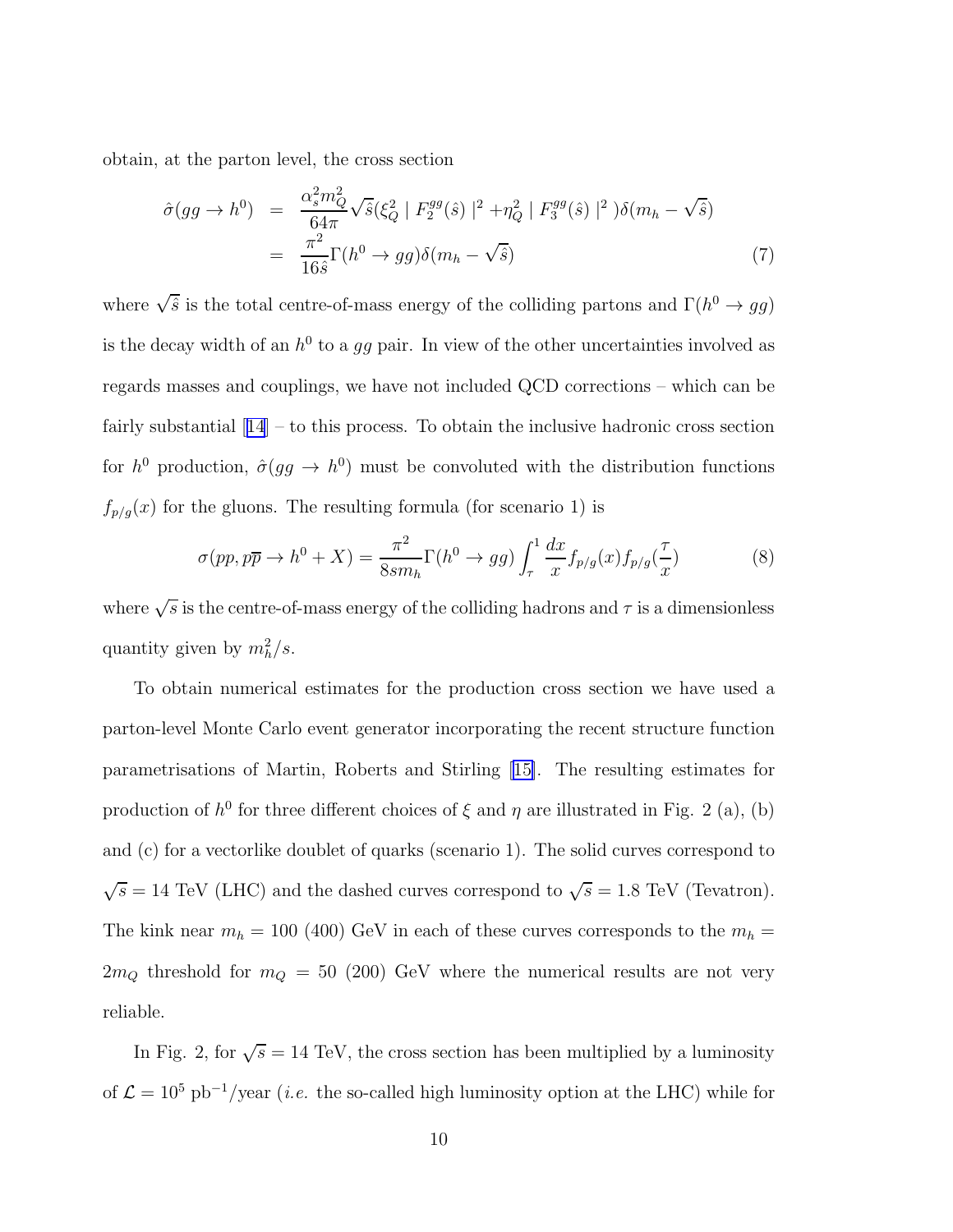$\sqrt{s} = 1.8$  TeV, the corresponding luminosity has been taken to be  $\mathcal{L} = 10^3$  pb<sup>-1</sup>/year i.e. for the projected Tevatron\*. It may be seen that at the Tevatron\*, one could produce over  $10^4 h^0$ s per year for  $m_h < 200 \text{ GeV}$  for  $m_Q = 50 \text{ GeV}$ ; this number drops to 10 when  $m_h$  becomes 500 GeV. For  $m_Q = 200$  GeV, the number of  $h^0$ s produced per year is less than the number obtained with  $m_Q = 50$  GeV over the entire mass range of  $h^0$  except when  $m_h$  crosses the  $2m_Q$  threshold, when the numbers obtained with the two different fermion masses are more or less the same. This is inevitable in view of the fact that the  $h^0 gg$  coupling falls rapidly with  $m_Q$ . It is interesting to note the contrast with the case of the SM  $H^0 gg$  coupling, which becomes roughly constant for large  $m_t$ . This is because the  $H^0 t\bar{t}$  coupling is proportional to  $m_t$  whereas we have taken the  $h^0 Q \overline{Q}$  coupling to be a constant (see above).

At the LHC, with the high luminosity option, we immediately notice that one could produce over  $10^8$  h<sup>0</sup>s per year for  $m_h < 200$  GeV with  $m_Q = 50$  GeV. The corresponding numbers for  $m_Q = 200$  GeV are about an order of magnitude smaller.

We see from the Figs. 2(a), (b), and (c) that the number of  $h^0$ s produced for three different choices of  $\xi$  and  $\eta$  do not produce any significantly different result. Also the trend of variation with  $m_h$  is more or less the same in the above three cases. Thus in our analysis we shall use  $\xi = \eta = 1$  from now on.

The corresponding estimates for scenarios 2 and 3 are obtained in the same way and are smaller than in scenario 1 as there is just one quark – singlet – in the loop. Fig. 2(d) shows the number of  $h^0$ s produced for singlet U-type quarks at the LHC and the Tevatron.

The situations for scenarios 4 and 5 are quite different. Since the loop-fermion is now a lepton, there is no  $h^0 gg$  coupling. Accordingly we should now expect the  $h^0$  to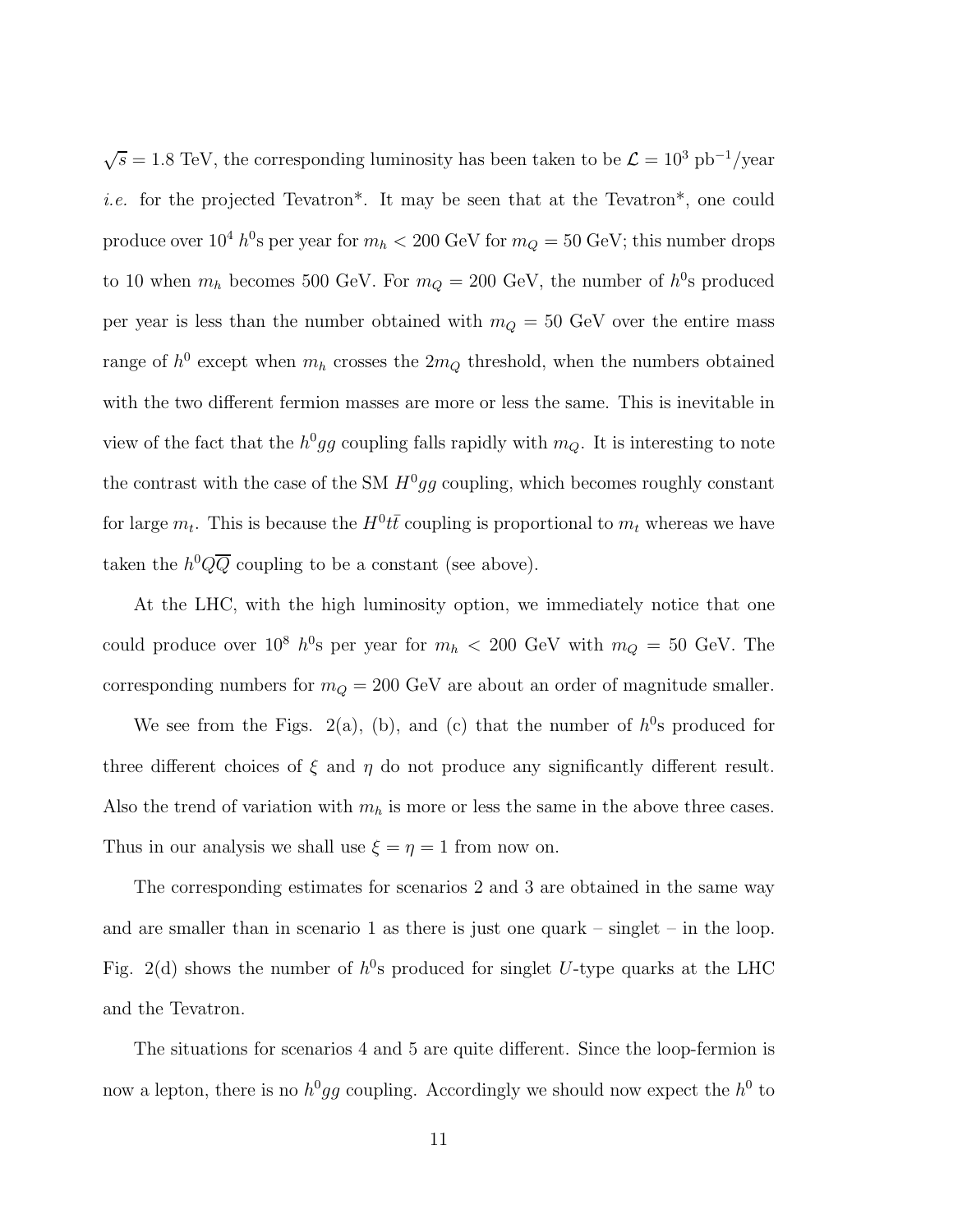be produced from the fusion of  $\gamma\gamma$ ,  $\gamma Z^0$ ,  $Z^0Z^0$  (and in scenario 4 from  $W^+W^-$ ) pairs emitted from the parent hadrons. Such electroweak production of the  $h^0$  naturally leads to lower cross sections, not only because of the small couplings involved in emission of  $\gamma$ ,  $Z^0$  from the parent quarks, but also due to the lower flux of quarks coming from the proton compared with that of gluons at high energies, especially at the LHC. The parton-level cross section for  $\gamma\gamma \to h^0$  is easily obtained by multiplying the same for the  $gg \to h^0$  case by the factor  $(e\omega_{\gamma f}/g_s\omega_{gf})^4$ . The values of  $\omega_{\gamma f}$  and  $\omega_{gf}$ are given in Table 1 and are different for the cases 4 and 5. As in the case of two-gluon fusion, in order to obtain the cross section at the hadron level, one must convolute the parton-level cross section with the quark distribution in the proton (or antiproton) as well as the probability for the emission of a photon from a quark. The relevant formulae can be obtained using the well-known effective photon approximation and are given in Ref.[[12\]](#page-26-0). Accordingly, we have

$$
\sigma(pp, p\overline{p} \to h^{0} + X)
$$
\n
$$
= \frac{8\pi^{2}}{sm_{h}} \Gamma(h^{0} \to \gamma\gamma)
$$
\n
$$
\times \sum_{a,b} \int_{\tau}^{1} dx_{1} \int_{\tau/x_{1}}^{1} dx_{2} \int_{\tau/x_{1}x_{2}}^{1} dx_{3} \frac{1}{x_{1}x_{2}x_{3}} f_{q_{a}/\gamma}(x_{1}) f_{q_{b}/\gamma}(x_{2}) f_{p/q_{a}}(x_{3}) f_{p/q_{b}}(\frac{\tau}{x_{1}x_{2}x_{3}})
$$
\n(9)

where the sum over  $a, b$  runs over valence quarks only. When the  $h^0$  is produced from the fusion of the massive vector bosons  $W^{\pm}, Z^0$ , the calculation becomes more complicated. The probability of emission of a massive vector boson from a quark depend on its polarisation, and hence one must consider the polarised amplitudes  $\mathcal{M}_{\lambda_1\lambda_2}$  rather than the spin-averaged one we have been discussing till now. The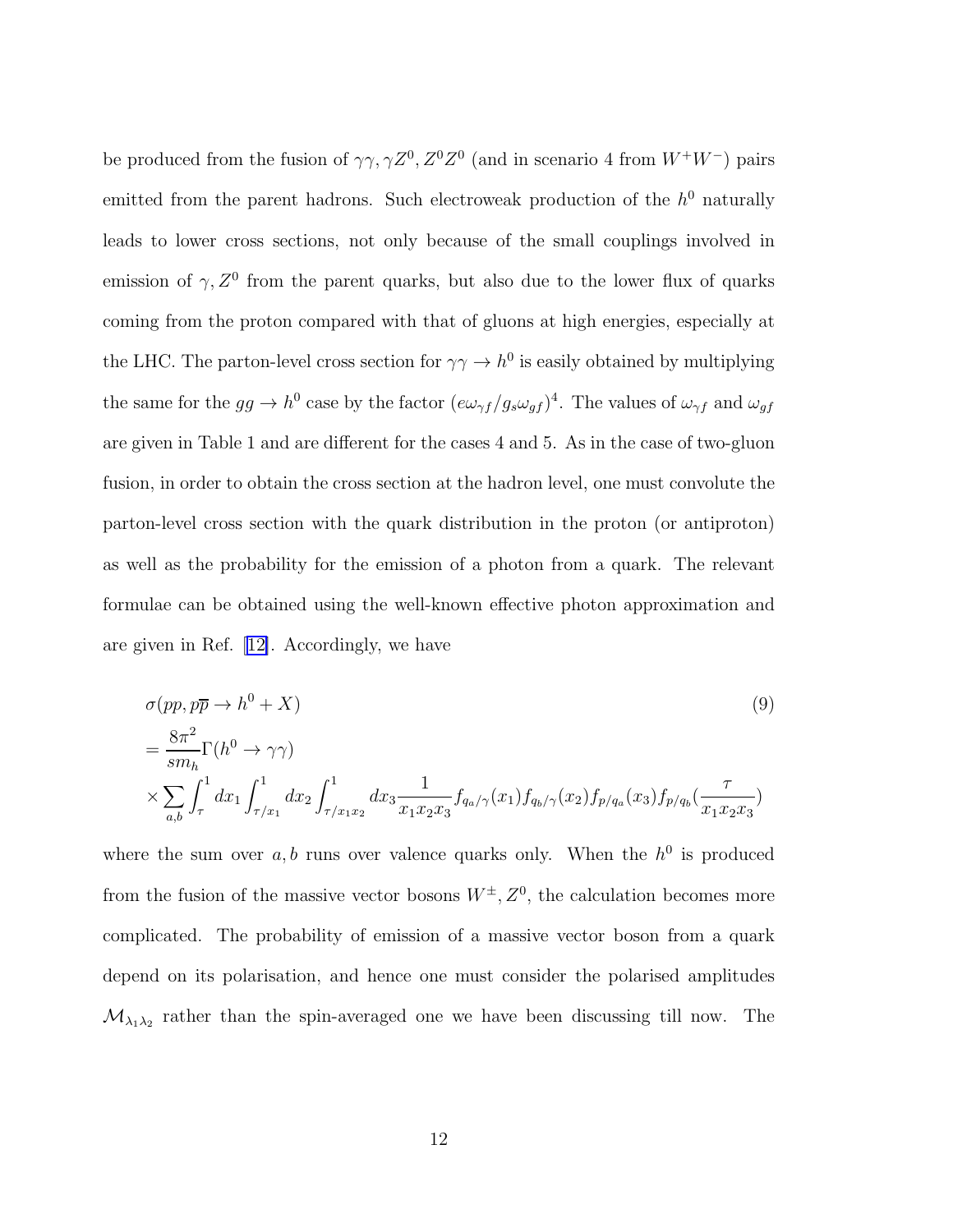nonvanishing amplitudes are

$$
\mathcal{M}_{00} = \frac{\alpha m_f \omega_{if} \omega_{jf} \xi_f}{\pi m_{V_i} m_{V_j}} \left[ \frac{1}{2} (m_h^2 - m_{V_i}^2 - m_{V_j}^2) F_1^{ij} + \frac{1}{4} \lambda (m_h^2, m_{V_i}^2, m_{V_j}^2) F_2^{ij} \right]
$$
\n
$$
\mathcal{M}_{+-} = -\frac{\alpha m_f \omega_{if} \omega_{jf}}{\pi} \left[ \xi_f F_1^{ij} - \frac{\eta_f}{2} \sqrt{\lambda (m_h^2, m_{V_i}^2, m_{V_j}^2)} F_3^{ij} \right]
$$
\n
$$
\mathcal{M}_{-+} = -\frac{\alpha m_f \omega_{if} \omega_{jf}}{\pi} \left[ \xi_f F_1^{ij} + \frac{\eta_f}{2} \sqrt{\lambda (m_h^2, m_{V_i}^2, m_{V_j}^2)} F_3^{ij} \right]
$$
\n(10)

where  $\lambda(x, y, z) \equiv x^2 + y^2 + z^2 - 2xy - 2yz - 2zx$  and  $i, j$  are either  $W, W$  or  $Z^0, Z^0$  or  $Z^0$ ,  $\gamma$ . The polarisation-dependent probabilities of emission of massive vector-bosons from a parton are calculated in the effective  $W, Z^0$  approximations for  $\sqrt{s} \gg m_{W, Z}$ and are given in Ref.[[16](#page-26-0)]. The final formulae are analogous to Eq. (9) but are rather cumbersome and have not been presented explicitly.

Numerical estimates for the electroweak production of  $h^0$ s may be obtained from a parton-level Monte Carlo event generator as before, and are presented in Fig. 2(e) for scenario 4. The numbers are rather small and the behaviour with growing  $m_h$ more or less mimics that in the case of strong production. At the Tevatron,  $h_0$  can be produced only via photon photon fusion. But at the LHC it can also be produced via  $Z^0Z^0$ ,  $W^+W^-$  or  $\gamma Z^0$  fusion. The sharp peaks in the plots correspond to the thresholds at  $m_h = m_Z, 2m_Z, 2m_W$  and as usual at  $2m_f$ . Observing the smallness of the numbers of  $h_0$  produced, we will not further analyse the signals from this scenario (and scenario 5, which is similar).

## 4 DETECTION POSSIBILITIES

Once produced, the  $h^0$  will decay to a pair of vector bosons  $V'_i$ ,  $V'_j$  through a vectorlike fermion triangle, or, in case it is sufficiently massive, to a pair of vectorlike fermions.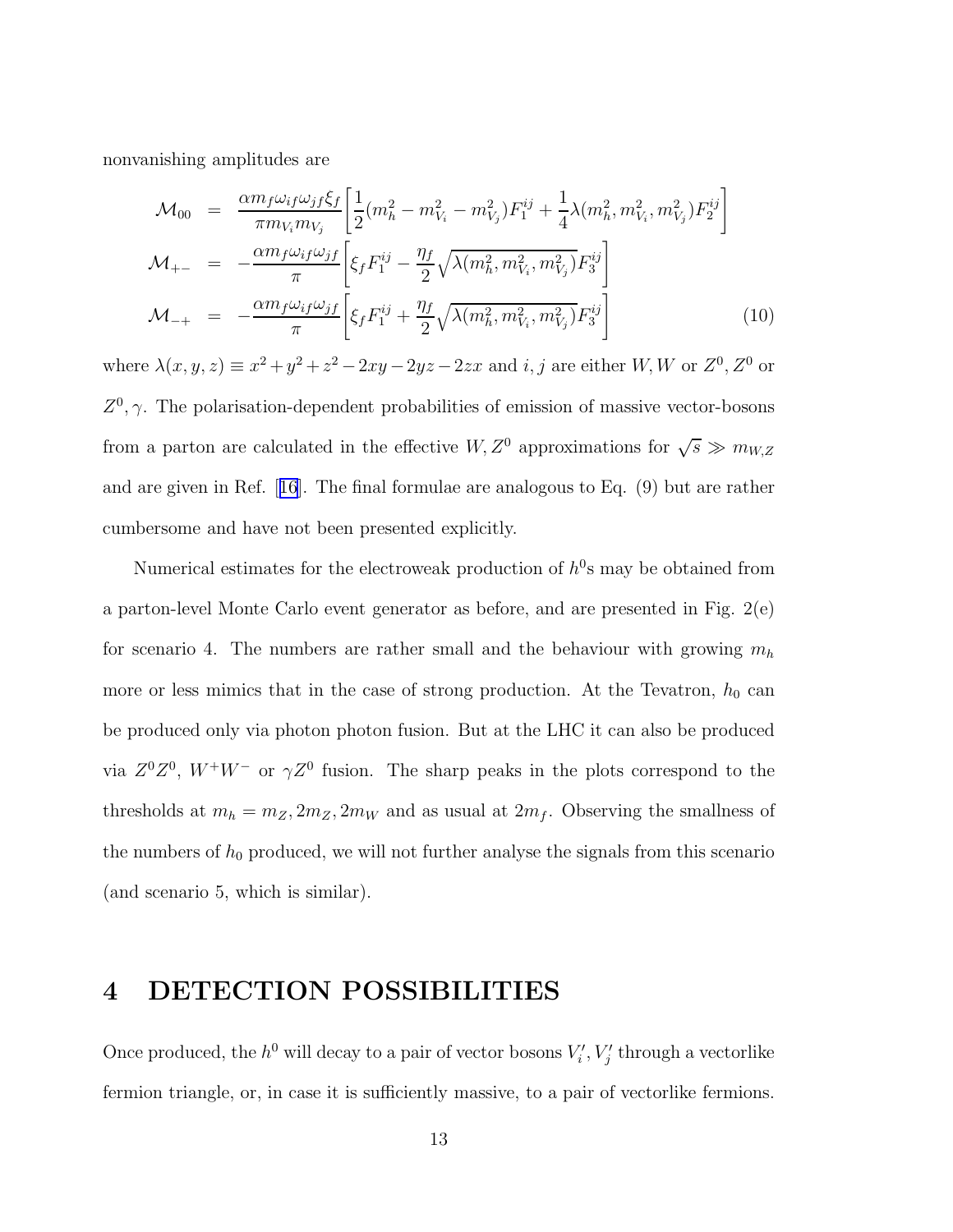If the vectorlike fermions are quarks  $(Q)$ , then the dominant decay modes will be  $h^0 \to gg$  for  $m_h < 2m_Q$  and  $h^0 \to Q\overline{Q}$  for  $m_h > 2m_Q$ . Neither of these decays will be observable, however, because of the large QCD background. We turn, therefore, to the electroweak decay modes.

The branching ratios for the various decay channels are plotted as functions of  $m_h$  (for  $m_f = 100$  GeV) in Figs. 3(a) and (b) for the vectorlike fermion scenarios 1 and 2 respectively. The convention followed regarding the different curves is:

- 1. solid:  $h^0 \to \gamma \gamma$  mode;
- 2. solid with dots:  $h^0 \to Z^0 \gamma$  mode;
- 3. large dashes:  $h^0 \to Z^0 Z^0$  mode;
- 4. dot-dash:  $h^0 \to W^+W^-$  mode;
- 5. small dash:  $h^0 \to f\overline{f}$  mode;
- 6. dots:  $h^0 \rightarrow gg$  mode.

As one would expect, there is no  $W^+W^-$  mode in Fig. 3(b).

It has already been explained that the  $W^+W^-$  decay mode in scenario 1, though quite prominent, may not be viable for detection due to the missing energy carried away by two neutrinos, so we shall concentrate on the  $\gamma\gamma$ ,  $Z^0\gamma$ ,  $Z^0Z^0$  modes only. For scenarios 1 and 2 (and also 3, though this is not shown), when the vectorlike fermion are quarks, these branching ratios are rather small, being of the order of  $10^{-3}$  or less. However, in these three cases, many more  $h^0$ s are produced because of the gluonic mode of production, so this disadvantage is more than offset as we shall see presently.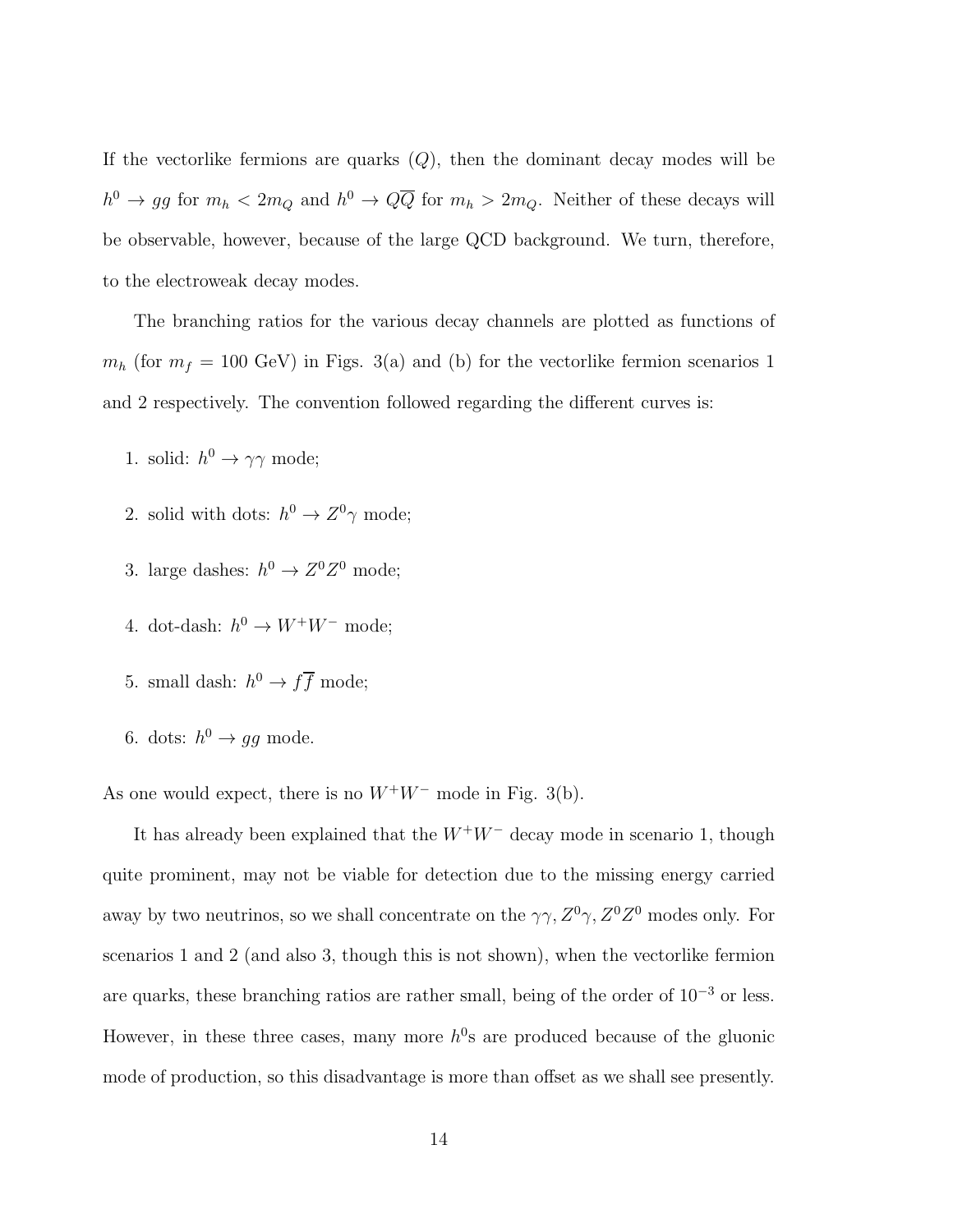One notes that for singlet fermions, the couplings of  $\gamma$  and  $Z^0$  are proportional to the charge of the fermion, as a result of which (and the favourable kinematics) the  $\gamma\gamma$  mode is the dominant one of the three. For vectorlike doublets, however, the  $Z^0$ couples more strongly than the photons, so that modes with a final  $Z<sup>0</sup>$  are enhanced above the purely photonic mode. In fact, the  $Z^0Z^0$  mode, though suppressed by a factor of  $\frac{1}{2}$  compared with the  $Z^0\gamma$  mode because of Bose statistics, still turns out to be dominant because of the presence of a vectorlike neutrino triangle in the doublet case. However, since we consider the detection of the  $Z^0$  through its  $\ell^+\ell^-$  decay channel, both signal and background are suppressed by the relevant branching ratio.

Since the mass of the singlet higgs boson  $h^0$  is unknown, it is convenient to divide the possible mass range into four regions, somewhat as is done in the case of the SM higgs boson. These are

- 1. Very light:  $m_h < 50$  GeV;
- 2. Light: 50 GeV  $< m_h < m_Z$ ;
- 3. Intermediate mass:  $m_Z < m_h < 2m_Z$ ;
- 4. Heavy:  $m_h > 2m_Z$ .

For light and very light singlet higgs bosons, the only viable decay mode is  $h^0 \to$  $\gamma\gamma$ ; for intermediate mass, the decay  $h^0 \to Z^0\gamma$  becomes available; while for the heavy case we also have the decay  $h^0 \to Z^0 Z^0$ . Assuming the  $Z^0$  is to be identified by its  $\ell^+\ell^-$  decay mode, we accordingly look for either  $\gamma\gamma$ , or  $\ell^+\ell^-\gamma$  or the so-called 'gold plated' signal  $\ell^+\ell^-\ell^+\ell^-$  respectively. Throughout the mass range of the  $h^0$  the  $h^0 \to \gamma \gamma$  mode remains viable and the role of the other modes is to present further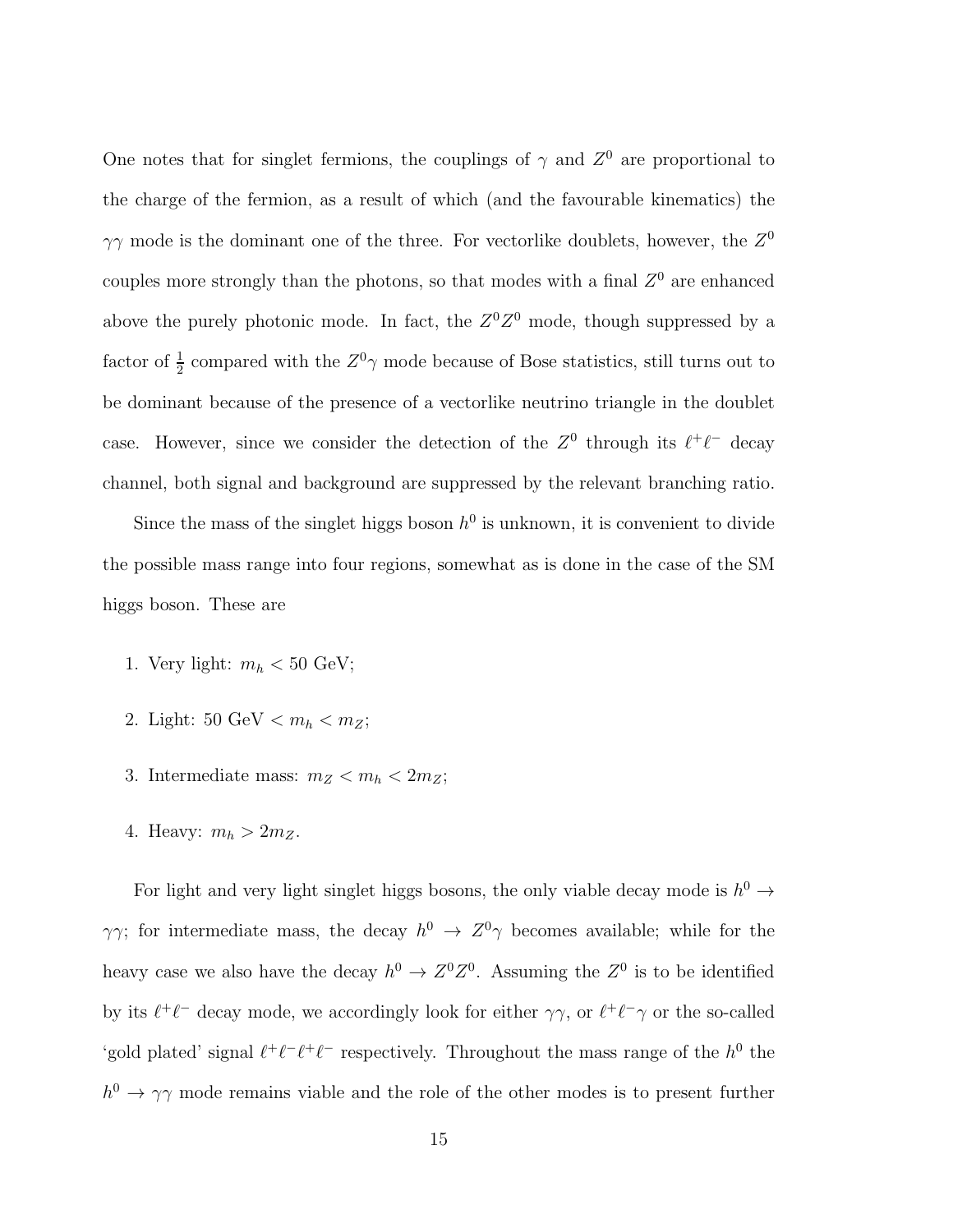options which can add to the signal. For high values of  $m_h$ ,  $h^0$  production itself goes down, as shown in Fig. 2, and it becomes desirable to look for the the singlet higgs in as many channels as possible.

As we have stated earlier, the principal SM background to each of these processes will come from the tree-level process  $q\bar{q} \to V_i'V_j'$  and gluon gluon fusion through a box diagram to  $V_i'V_j'$ . (*Bremsstrahlung* makes an additional important contribution to the two photon background.) We evaluated the tree diagram contribution using a parton-level Monte Carlo event generator and multiplied the numbers by appropriate factors to take the other process(es) into account (see later). In general, for these processes the vector bosons will be produced closer to the beam-pipe and with softer transverse momentum distributions than in the case of the signal, so that kinematic cuts are helpful to reduce the backgrounds. Even with the above cuts, the signal is quite often smaller than the background, decreasing, in fact, as  $m_h$  increases because of a fall in the number of  $h^0$ s produced. Accordingly, we adopt the strategy suggested in sec. 2, *viz.* we plot the distribution in the invariant mass of the final products  $\gamma\gamma$ or  $\ell^+\ell^-\gamma$  or  $\ell^+\ell^-\ell^+\ell^-$ , as the case may be, and look for a peak indicative of the decay of an  $h^0$ .

We shall now turn to the results obtained with a parton-level Monte Carlo generator for the above signals and their respective backgrounds. In each case, we present numbers for the Tevatron<sup>\*</sup> and the LHC (high luminosity option) separately, for the different vectorlike fermion scenarios enumerated above. It may be noted at the very outset that we have used the same kinematic cuts (see above) for all the vectorlike fermion scenarios considered and also for studies at the Tevatron with  $\sqrt{s} = 1.8$  TeV and the LHC with  $\sqrt{s} = 14$  TeV. This rather artificial choice is purely for purposes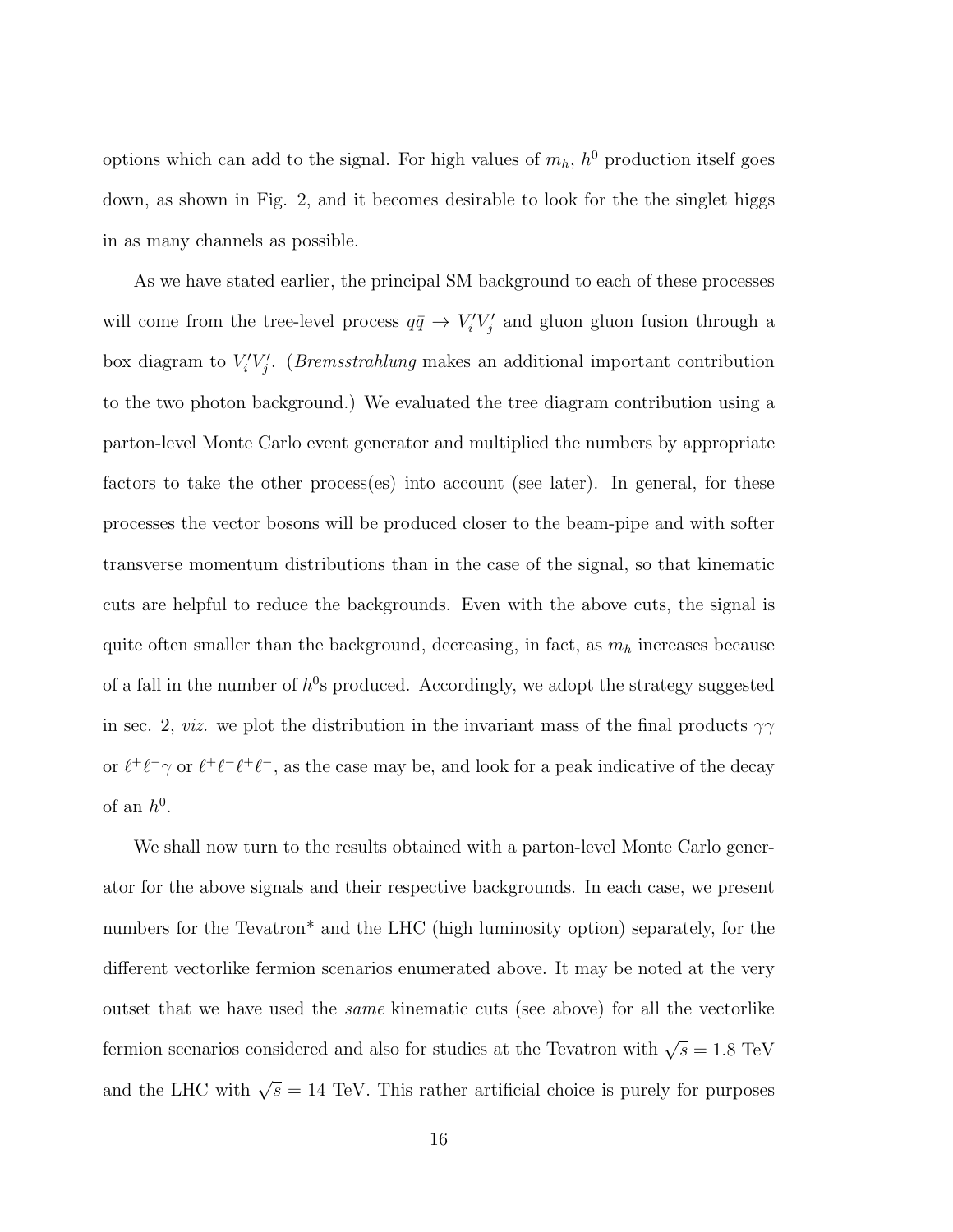of comparison and is not suggested as a prescription for a realistic analysis. One can, for example, relax the cut  $E_T^{\gamma} > 25$  GeV on the transverse energy of the final state photons in the case of vectorlike doublet quarks (scenario 1) at LHC with the high luminosity option, and thereby obtain some information about very light singlet higgs bosons. However the analysis presented in this work is meant to be illustrative and some of the results can be improved if we fix upon a particular vectorlike fermion scenario. Results at the Tevatron upgrade and at the low luminosity option of the LHC can be obtained by scaling the signal by a factor of  $\frac{1}{10}$  in either case, while the  $1\sigma$  fluctuations in the background get scaled by  $\frac{1}{\sqrt{10}}$ . Since the graphs are plotted on a logarithmic scale, these factors simply correspond to vertical shifts of the entire curve(s) and the numbers may be easily read off.

The  $h^0 \to \gamma\gamma$  mode: For 50 GeV  $\langle m_h \rangle$   $m_Z$  the only viable decay mode is  $h^0 \rightarrow \gamma \gamma$ . This is also the dominant one of the electroweak modes with *singlet* fermions in the loop for all mass ranges. The signal will be a pair of hard photons produced back-to-back in the  $h^0$  rest frame (but not in the laboratory frame), whose invariant mass,  $M_{\gamma\gamma}$  has a sharp peak around  $M_{\gamma\gamma} = m_h$ . In Fig. 4(a) we have shown, for scenario 1, *i.e.* a doublet of vectorlike quarks, the number of events expected per year as a function of  $M_{\gamma\gamma}$  – in bins of 10 GeV – at the LHC with the high luminosity option (see above). The solid, large dashed, small dashed curves represent the expected signal in relevant bin (should the singlet  $h^0$  have a mass which falls in that particular bin) for  $m_Q = 50$ , 100, 200 GeV respectively. In view of the sharpness of the resonance, the entire signal will lie in the relevant bin[[17\]](#page-26-0). The kinks correspond to the  $m_h = 2m_Q$  thresholds. It may be noted that this contribution goes down more or less steadily as the invariant mass increases. This simply reflects the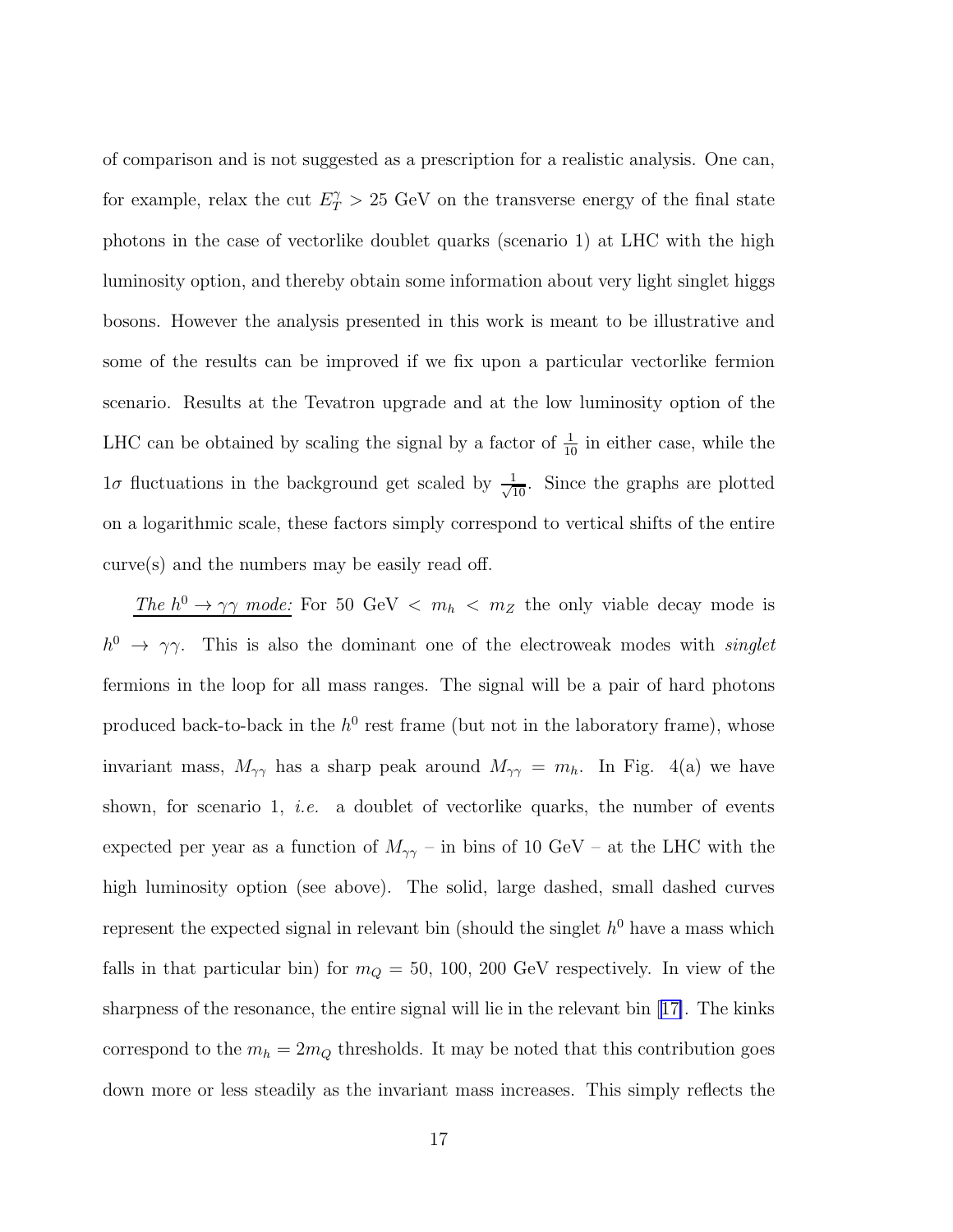fall in  $h^0$  production for increasing  $m_h$ . In this analysis, we have imposed a cut on the photon pseudo-rapidity  $\eta_{\gamma}$  < 2.5. To obtain a viable signal, it usually becomes necessary to impose a further cut  $E_T^{\gamma} > 25$  GeV. This tells us that very light singlet higgs bosons (of mass  $m_h < 50 \text{ GeV}$ ) are unlikely to be seen at hadron colliders.

The histogram shows the square root of the number of events from the SM background deposited in each bin<sup>1</sup> which is a reasonable measure of the  $1\sigma$  fluctuation. We have multiplied the numbers obtained from the  $q\bar{q} \to \gamma\gamma$  Monte Carlo by a factor of 8[[18\]](#page-26-0) to take into account the di-photon production from gluon gluon fusion and the bremsstrahlung contribution. It may be pointed out that the background will be suppressed by the fact that the  $\bar{q}$  is a sea-quark at the LHC. Since the signal will be seen as a peak in a particular bin over and above the SM background (and its fluctuations), it is clear that the numbers shown in Fig. 4(a) indicate that detection of the singlet  $h^0$  will be viable in the entire range  $m_h = 50 - 400$  GeV for  $m_Q = 200$ GeV considered in this paper since we will get more than a  $5\sigma$  peak in the invariant mass distribution of the photons. With the low luminosity option, it may be difficult to probe more than  $m_h \simeq 100 \text{ GeV}$  if  $m_Q \simeq 50 \text{ GeV}$ , though this limit goes up to about 200 GeV if  $m_Q$  is 100 GeV or more.

We have chosen bins of 10 GeV since this appears typical of present experiments [\[20\]](#page-26-0). A coarser resolution will not usually affect the signal, but will increase the background and its fluctuations. For example, if the data is collected in bins of 20 GeV, the background will increase by a factor of about 2 and its fluctuations by about 1.4. This will hardly affect numbers in the high luminosity option, but will reduce

<sup>&</sup>lt;sup>1</sup>This convention will also be followed in figs. 5-7.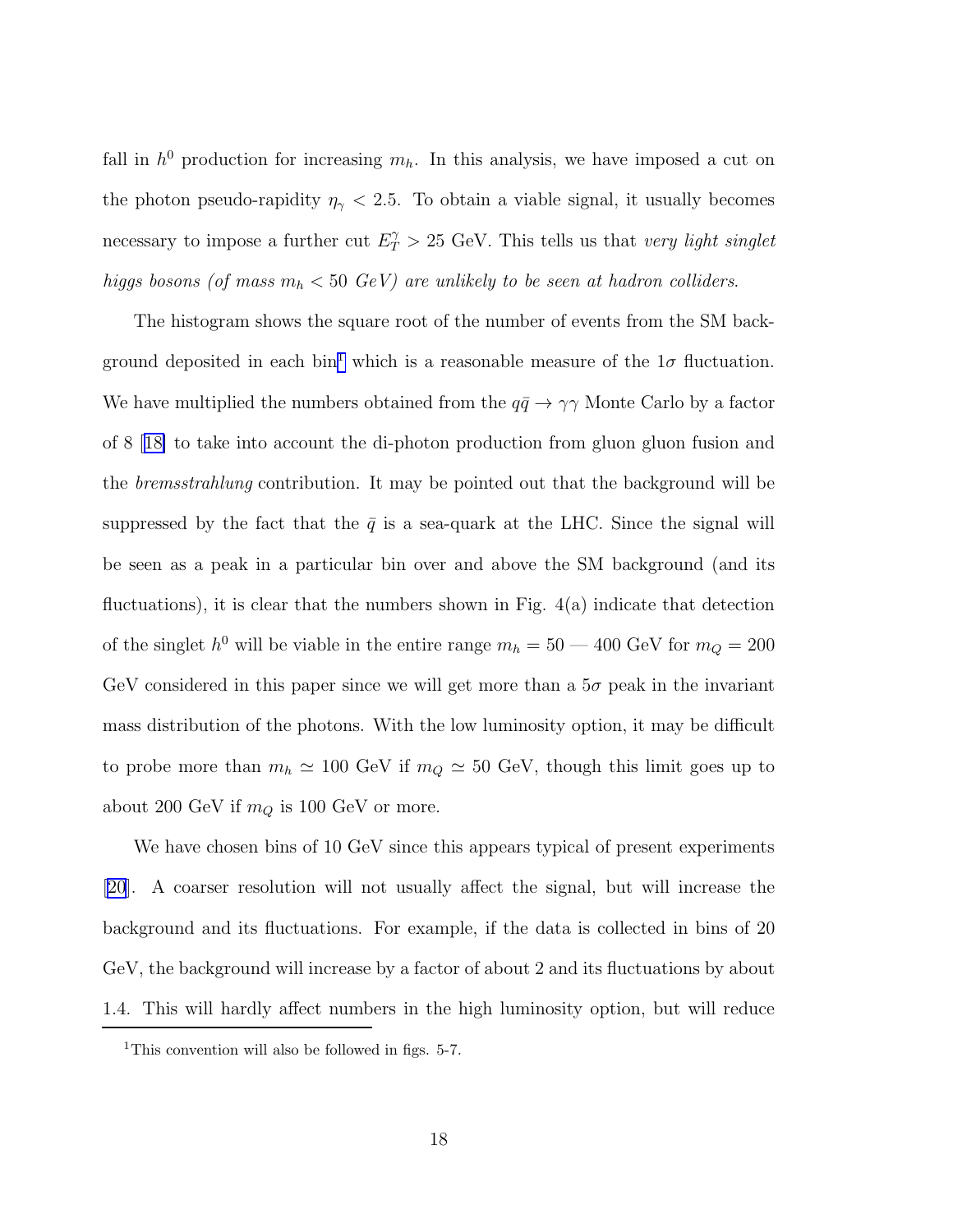the discovery limits for the low luminosity option still further by about 50 GeV in each case.

Fig. 4(b) shows the same curves for scenario 2, *i.e.*, the quark doublet is now replaced by a singlet U-quark. The curves are roughly similar, except for the slightly smaller number of  $h^0$  produced in this case, and the comments made regarding Fig. 4(a) are equally applicable to this case.

Figs. 5(a) and (b) illustrate the same numbers for scenarios 1 and 2 respectively at the Tevatron\* with a centre-of-mass energy of  $1.8$  TeV and a luminosity of  $10<sup>3</sup>$  $pb^{-1}$ . As in the case of Fig. 4, we have displayed results for  $m_Q = 50, 100, 200$ GeV (the solid, large dashed and small dashed curves respectively) and a histogram representing the  $1\sigma$  fluctuation in the background. Since the Tevatron is a  $p\bar{p}$  collider, both the q and the  $\bar{q}$  can be valence quarks. Hence, there is no suppression of the background as was the case for the LHC. This is unfortunate for the kind of signal we are investigating in this work. As is clear from Fig. 5, one cannot expect a reasonable signal at the Tevatron\* very much above 100 GeV for the most promising situation of light vectorlike quarks in the loop ( $m_Q = 50$  GeV). For larger values of the quark mass, the situation is much worse and a  $1\sigma$  effect is just obtained. At the Tevatron with a luminosity of 100  $pb^{-1}$  one can at best obtain a  $2\sigma$  effect if the masses of both  $h^0$  and the vectorlike fermion are in the vicinity of 50-60 GeV. Electroweak production at this energy is too small to yield even a single  $h^0$  with the design luminosities, so the corresponding graphs in scenarios 4 and 5 have not been shown. It is obvious that data from the Tevatron or Tevatron\* are not likely to impose serious constraints on the scenarios being considered in this work, except for the corner of parameter space where the masses of the singlet and the vectorlike fermions are light and their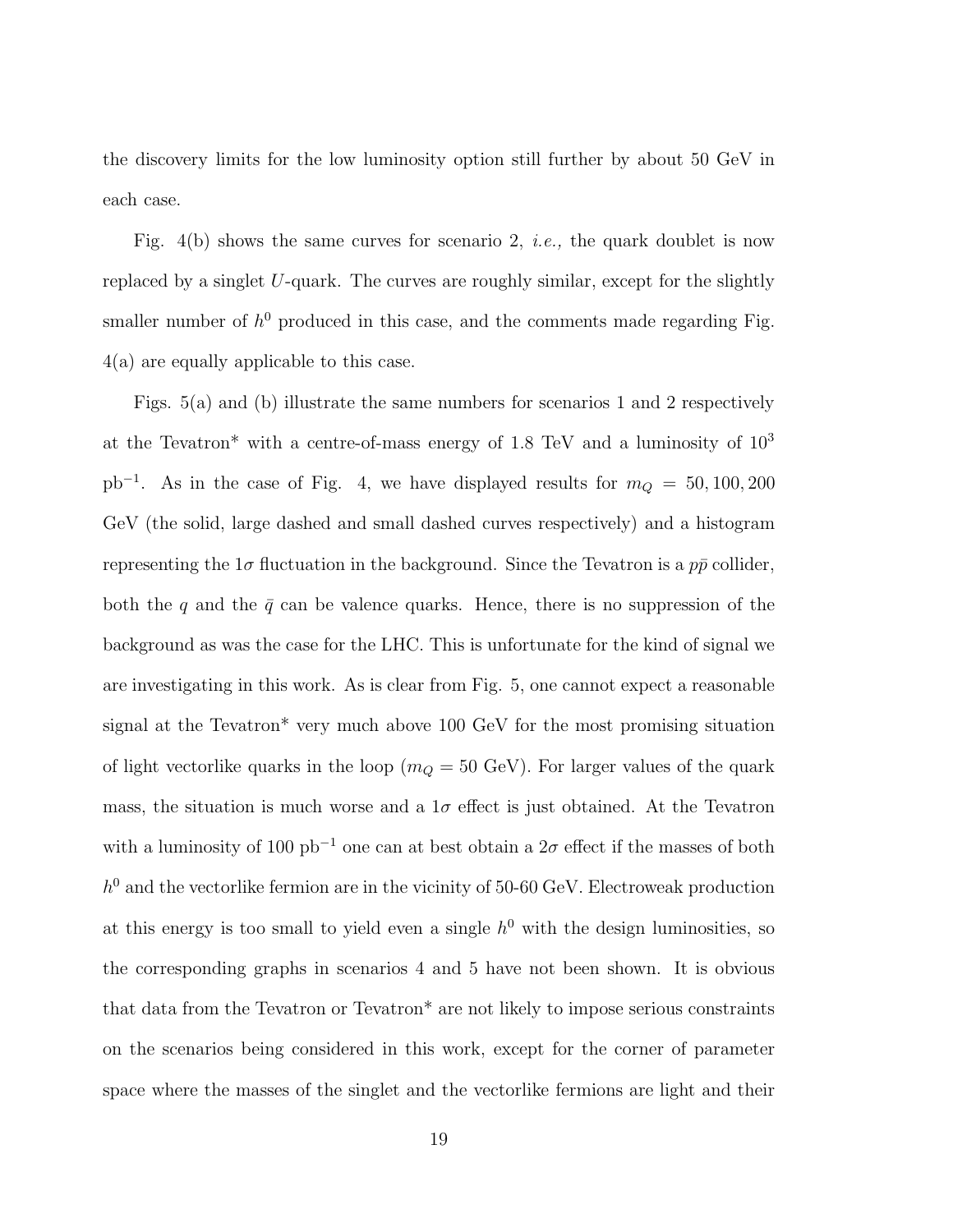Yukawa couplings are large.

The  $h^0 \to Z^0 \gamma$  mode: For  $m_h > m_Z$  the  $h^0$  can decay into a  $Z^0 \gamma$  pair as well as a  $\gamma\gamma$  pair. Fixing on the  $\ell^+\ell^-$  decay mode of the  $Z^0$ , we look for an isolated photon and a pair of leptons with the demand that the total invariant mass  $M_{\ell^+\ell^-\gamma}$  of the final state has a sharp peak which would indicate the presence of an  $h^0$  component. To remove the radiative background from  $q\bar{q} \to \ell^+ \ell^- \gamma$  we also require the invariant mass of the  $\ell^+\ell^-$  pair to lie in the vicinity of  $m_Z$ .

In Fig. 6(a) we illustrate, as before, the distribution in invariant mass for the final products at the LHC with the high luminosity option, subject to the following kinematic cuts: (a) Transverse energy of the photon is greater than 25 GeV; (b) Transverse momentum of the leptons are each greater than 20 GeV; (c) All decay products have pseudo-rapidity  $\eta$  < 2.5; (d) The photon is isolated from the lepton, *i.e.*  $\theta_{\gamma l} > 15^{\circ}$ ; (e) The invariant mass of the lepton pair lies between 85 to 95 GeV. (f) The angle between the photon and the reconstructed  $Z^0$  is greater than  $10^0$ . (This helps in removing a significant part of the background.)

The signal is rather small in the range  $m_h = 90 - 120$  GeV and has not been exhibited here. As regards the background in this decay channel, we examine the  $q\bar{q} \to \gamma Z^0 \to \gamma l^+l^-$  and the radiative process  $q\bar{q} \to \gamma l^+l^-$  using event generators. The latter contribution is essentially eliminated by the 85 GeV <  $m_{l^+l^-}$  < 95 GeV cut. To estimate the contribution to the background from gluon-gluon fusion, we multiply the numbers by a factor of 1.3[[21\]](#page-27-0). For doublet fermions in the loop, the signal is larger than a  $5\sigma$  fluctuation of the background upto 400 GeV higgs mass with  $m_Q = 200 \text{ GeV}$ . With  $m_Q = 50$  (100) GeV, the signal is more than the  $5\sigma$  fluctuation of the background upto  $m_h = 170$  (220) GeV.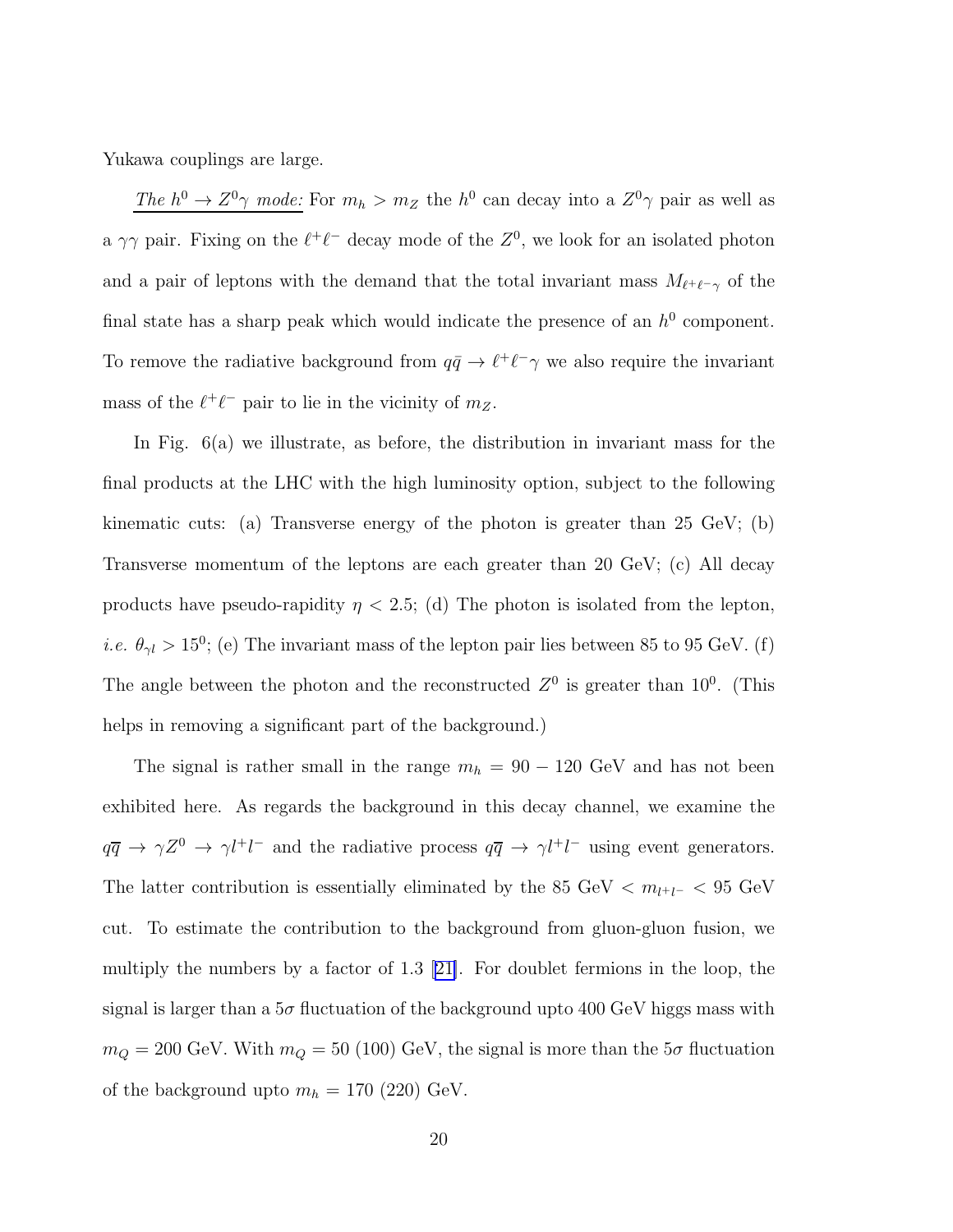Fig.  $6(b)$  contains the results for scenario 2 (*i.e.* for singlet U type quark) and the situation is not as promising. Here also we see that for  $m_Q = 200$  GeV the signal is above a  $2\sigma$  to  $5\sigma$  fluctuation of background when  $m_h$  changes from 150 to 400 GeV. For  $m_Q = 100$  GeV, below  $m_h = 200$  GeV the signal is very large compared to the background but it falls sharply as  $m_h$  crosses the  $2m_Q$  threshold. For  $m_Q = 50 \text{ GeV}$ , the situation is hopeless as the signal is less than  $1\sigma$  fluctuation of the background for the entire higgs mass range. This seemingly paradoxical result, in view of the propagator effect with increasing  $m_Q$ , is easily explained by considering the branching ratios of Fig. 3. The signal drops rapidly beyond  $m_h = 2m_Q$  simply because of the opening-up of the  $h^0 \to Q\overline{Q}$  channel. If one considers the low luminosity option, the predictions for scenario 1 are rather similar to the predictions for scenario 2 with the high luminosity option. Scenario 2 with the low luminosity option, is, however, no longer detectable.

At the Tevatron the signal remains below a  $1\sigma$  fluctuation of the background starting from low higgs mass upto higher ones. We do not present these numbers.

The  $h^0 \to Z^0 Z^0$  mode: Finally, we consider the possibility that  $m_h > 2m_Z$ . For this mass range, the  $h^0 \to Z^0 Z^0 \to \ell^+ \ell^- \ell^+ \ell^-$  channel becomes available in addition to the ones considered before. One notes that out of a final state  $\ell_1^+ \ell_2^- \ell_3^+ \ell_4^-$  it is possible to pair the  $\ell^+$ s and  $\ell^-$ s in two ways, *viz.*  $\ell_1^+\ell_2^-$ ,  $\ell_3^+\ell_4^-$  and  $\ell_1^+\ell_4^-$ ,  $\ell_3^+\ell_2^-$ . Only one of these sets corresponds to a process with  $h^0 \to Z^0 Z^0 \to \ell^+ \ell^- \ell^+ \ell^-$  and it is for this pairing that the invariant masses of the two  $\ell^+\ell^-$  pairs will peak around the  $Z^0$ -boson mass. Demanding, therefore, that two of the four possible  $\ell^+\ell^-$  pairs that can be formed have invariant masses close to  $m_Z$ , one can remove most of the backgrounds except, naturally, those due to  $q\overline{q} \to Z^0 Z^0$ . Once again we take into account the gluon gluon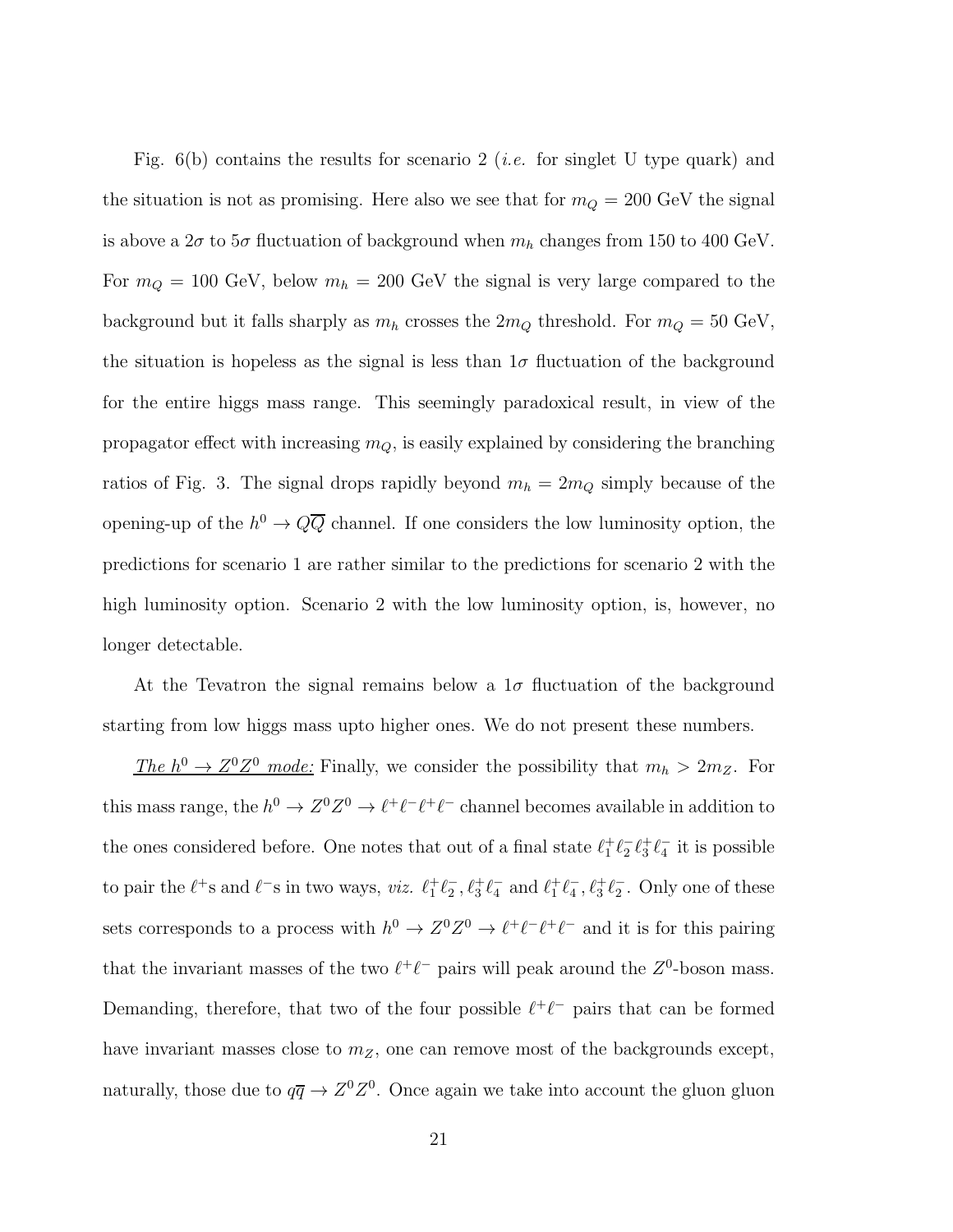fusion to a pair of  $Z^0$ s by multiplying the  $q\overline{q} \to Z^0 Z^0$  contribution by a factor of 1.3 [\[21](#page-27-0)]. One then considers the invariant mass of all four leptons in the final state, more or less as was done in the previous cases. This is a very clear signal and its analogue for the SM  $H^0$  – where it is a tree-level decay – is widely referred to as a 'gold plated' signal. Unfortunately, however, the rather large mass of the  $h^0$  leads to production of smaller numbers in the first place, so that this signal ultimately turns out to be less promising than the previous ones.

For scenario 1, Fig. 7 shows the distribution in invariant mass  $M_{\ell^+\ell^-\ell^+\ell^-}$  for the four final-state leptons in the mass range 180 to 500 GeV at the LHC with the high luminosity option. These plots have been obtained with the kinematic cuts: (a) Transverse momentum of each lepton is greater than 20 GeV; (b) All the leptons have pseudo-rapidity  $\eta < 2.5$ ; (c) Two of the four possible  $\ell^+ \ell^-$  invariant masses lie in the region 85-95 GeV (see above). (d) The angle betweeen the two reconstructed  $Z^0$ s is greater than  $10^0$ .

Once again, these cuts are quite adequate to suppress the background. Though the signal itself is small, one may nevertheless find evidence for the singlet higgs in this channel if  $m_h < 210 \text{ GeV}$  for  $m_Q = 50$  or 100 GeV while for  $m_Q \ (\simeq 200 \text{ GeV})$  and upper limit of around 400 GeV can be probed. The situation becomes much worse with the low luminosity option when only the range  $m_h = 180-200$  GeV can yield an acceptable signal, and that too for  $m_Q \simeq 50$  GeV only. At the Tevatron upgrade and the Tevatron\*, one hardly predicts anything observable except in the narrow band 180 − 185 GeV, which is not worth investigating in this mode.

From the above discussion, and the illustrative numbers presented, it appears that at the LHC, with high luminosity, there is a good chance that one will see a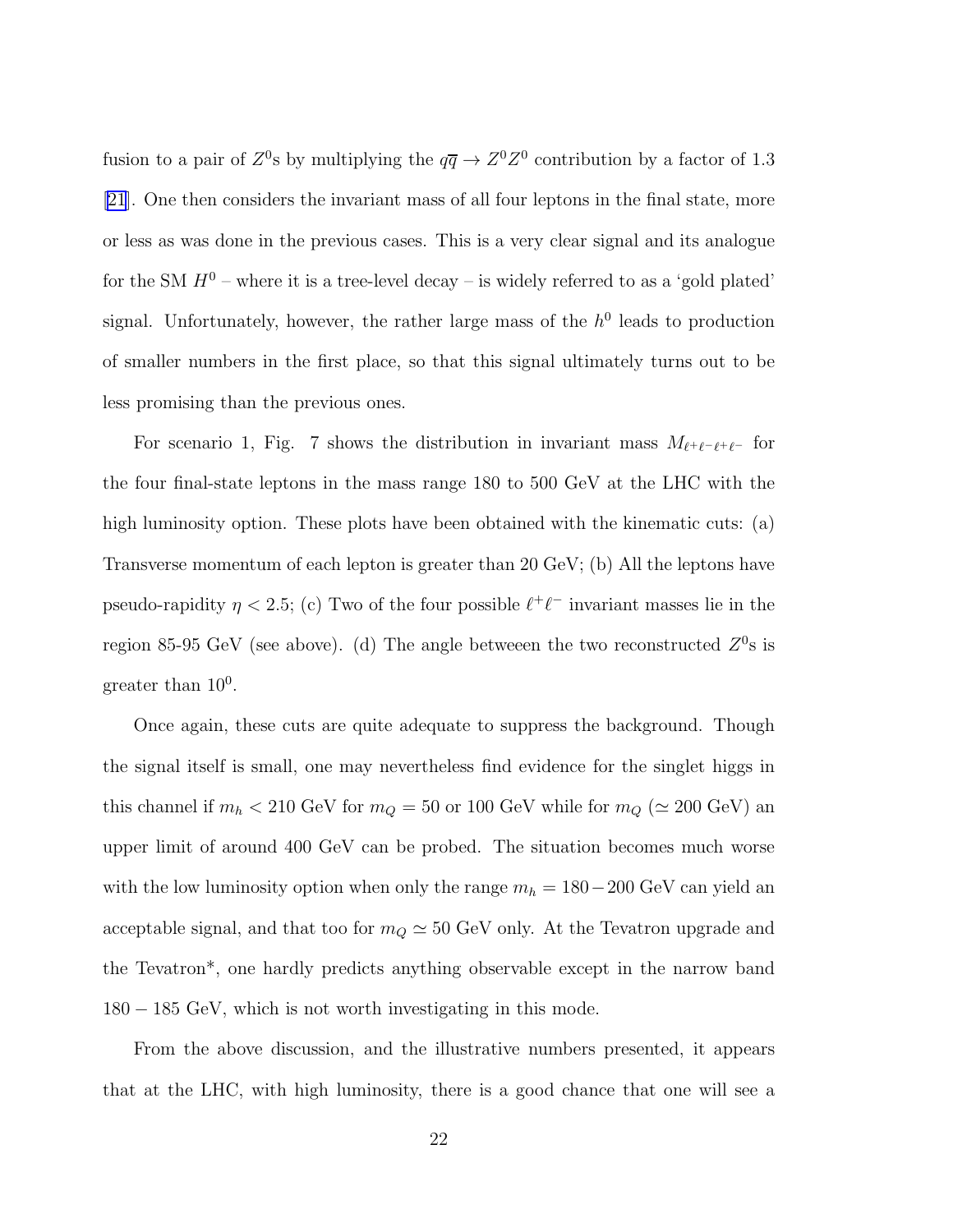signal for the  $h^0$ , especially if it appears in conjunction with a doublet of vectorlike quarks. The question that immediately comes to mind is: how can one distinguish it from the SM higgs boson, which has similar decay modes. To answer this, one must recollect the fact that the SM  $H^0$  has a tree-level coupling to  $b\overline{b}$  as a result of which its branching ratios to vector boson pairs (except to  $W^+W^-$  and  $Z^0Z^0$ , which also occur at tree level) are strongly suppressed. Of course, if a tiny signal, compatible with the SM, should be observed, it could equally well be due to an  $h^0$ , with the amplitudes suppressed by small values of  $\eta_f$  and  $\xi_f$  or large values of  $m_f$ . The distinguishing feature will be the absence of tree-level  $b\overline{b}$ ,  $Z^0Z^0$  and  $W^+W^-$  decays. Thus, a higgs boson signal through the processes  $H^0 \to \gamma \gamma$ ,  $H^0 \to Z^0 \gamma$ ,  $H^0 \to Z^0 Z^0$ , but unaccompanied by the other signatures for the SM  $H<sup>0</sup>$ , could very well be a signal for a singlet  $h^0$ .

### 5 CONCLUSIONS

We have investigated possibilities for the detection of  $SU(2)_L \times U(1)_Y$  singlet scalars, at the LHC and the Tevatron. The production and decay modes of these scalars depend on the presence of vectorlike fermions whose left- and right-handed components transform identically under the gauge group. Setting aside the  $h^0 \to gg$  decay mode, which is expected to be swamped by QCD backgrounds, the detectable decays are  $h^0 \to \gamma \gamma$ ,  $h^0 \to Z^0 \gamma$ , and  $h^0 \to Z^0 Z^0$  where the  $Z^0$  subsequently decays to a pair of electrons or muons. Among these, the first process  $h^0 \to \gamma\gamma$  seems to be the most promising. The other two channels can be interesting if the singlet scalar comes in conjunction with a vectorlike doublet of quarks, but not otherwise.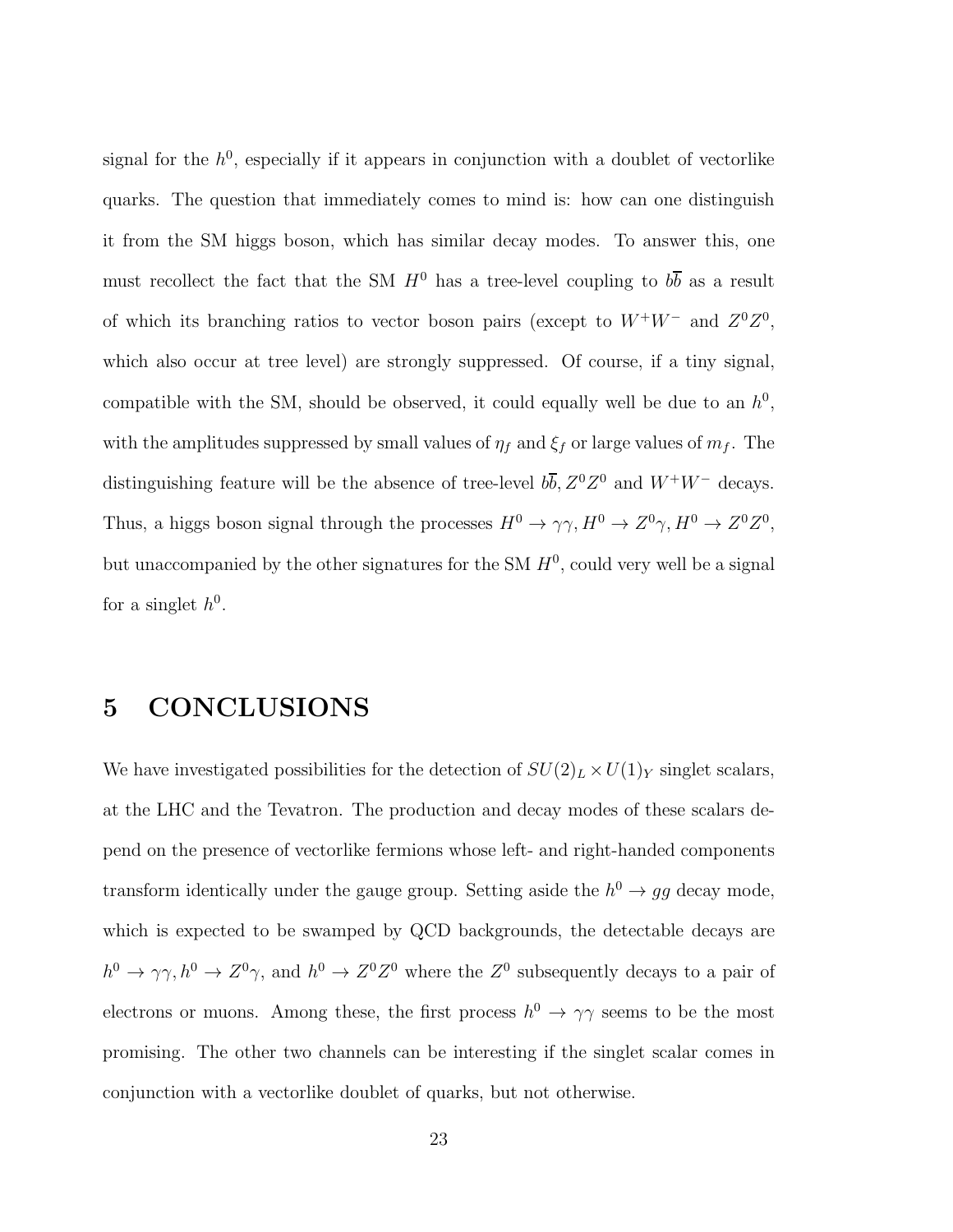In all the channels that we have examined there is a sharp drop in the signal above the  $m_h = 2m_Q$  threshold due to the opening up of the tree-level  $h^0 \to Q\overline{Q}$  decay mode. Thus for a vectorlike fermion mass of 50 GeV only a rather limited region of singlet higgs mass can be explored. On the other hand, for  $m_Q = 200$  GeV the signal remains above the  $5\sigma$  fluctuations of the background upto large higgs masses. It is easily seen that for larger  $m_Q$ , though the higgs mass threshold is increased, the signal itself is reduced and will not be more than the  $5\sigma$  fluctuation of the background.

Irrespective of the decay mode, our findings indicate that it is unlikely that an  $h^0$  signal will be seen at the Tevatron. Only with the commissioning of the LHC can we look forward to a potential detection of this particle. A very light singlet  $h^0$  with mass less than 50 GeV will escape even these tests and one will have to look for its signals in processes other than the ones expected at hadron colliders. Similarly, one cannot constrain models in which a singlet higgs boson  $h^0$  (of any mass) couples only to vectorlike leptons.

#### Acknowledgements

The authors are grateful to Debajyoti Chowdhury for pointing out an important error in a previous draft. They have also profited from discussions with Gautam Bhattacharyya. The authors acknowledge partial financial support from the University Grants Commission, India (AD) as well as the Council for Scientific and Industrial Research and Department of Science and Technology, Government of India (AR). The work of SR is supported by a project (DO NO. SR/SY/P-08/92) of the Department of Science and Technology, Government of India. SC would like to thank the Distributed Information Centre (DIC), Bose Institute, Calcutta, for computational facilities.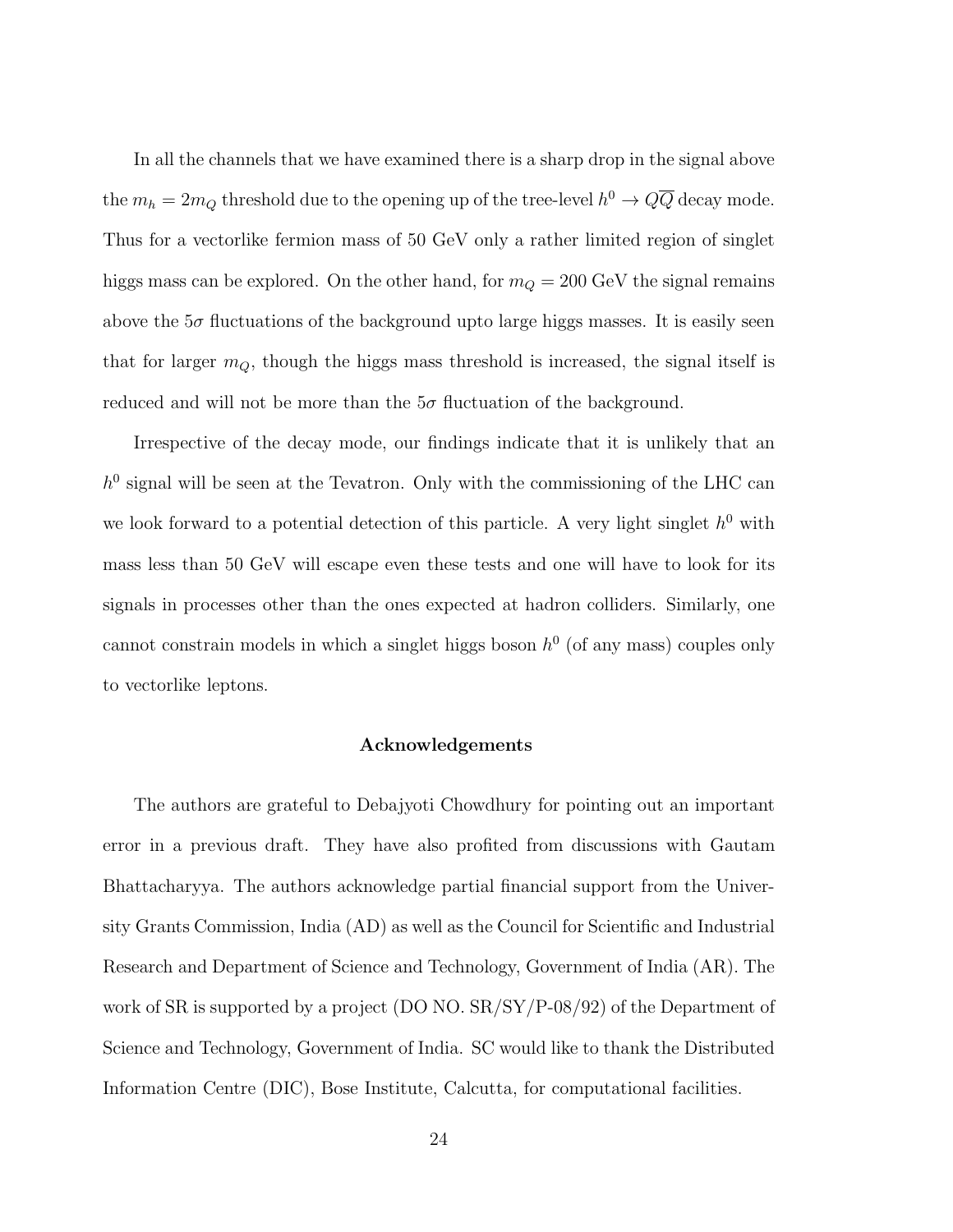### <span id="page-25-0"></span>References

- [1] Review of Particle Properties, Phys. Rev. **D50**, 1173 (1994).
- [2] J.F. Gunion, H.E. Haber, G.L. Kane and S. Dawson, The Higgs Hunter's Guide, (Addison-Wesley Publishing Company, 1990). This also contains a comprehensive survey of the literature.
- [3] For a detailed study of the detection possibilities of the MSSM higgs at hadron colliders see Z. Kunszt and F. Zwirner, Nucl. Phys. B385, 3 (1992).
- [4] F. Gürsey and P. Sikivie, *Phys. Rev. Lett.* **36**, 775 (1976); *Phys. Rev.* **D16**, 816 (1977); see also T. Rizzo and J.-A. Hewett, Phys. Rep. 183, 193 (1989).
- [5] J. Ellis, J.F. Gunion, H.E. Haber, L. Roszkowski and F. Zwirner, Phys. Rev. D39, 844 (1989).
- [6] H. Georgi, Particles and Fields 1974, ed. C.E. Carlson (Am. Inst. Phys., N.Y. 1975); H. Fritzsch and P. Minkowski, Ann. Phys. 93, 193 (1975).
- [7] J.C. Pati, *Phys. Lett.* **B228**, 228 (1989); K.S. Babu, J.C. Pati and H. Stremnitzer, *Phys. Rev.* **D51**, 2451 (1995) and references therein.
- [8] A. Kundu and S. Raychaudhuri, Tata Institute report TIFR/TH-94/37 (1994) (unpublished).
- [9] For the effect of such mixing on the detection of the standard higgs see T. Binoth and J.J. van der Bij, Freiburg report, HEP-PH-9409332 (unpublished).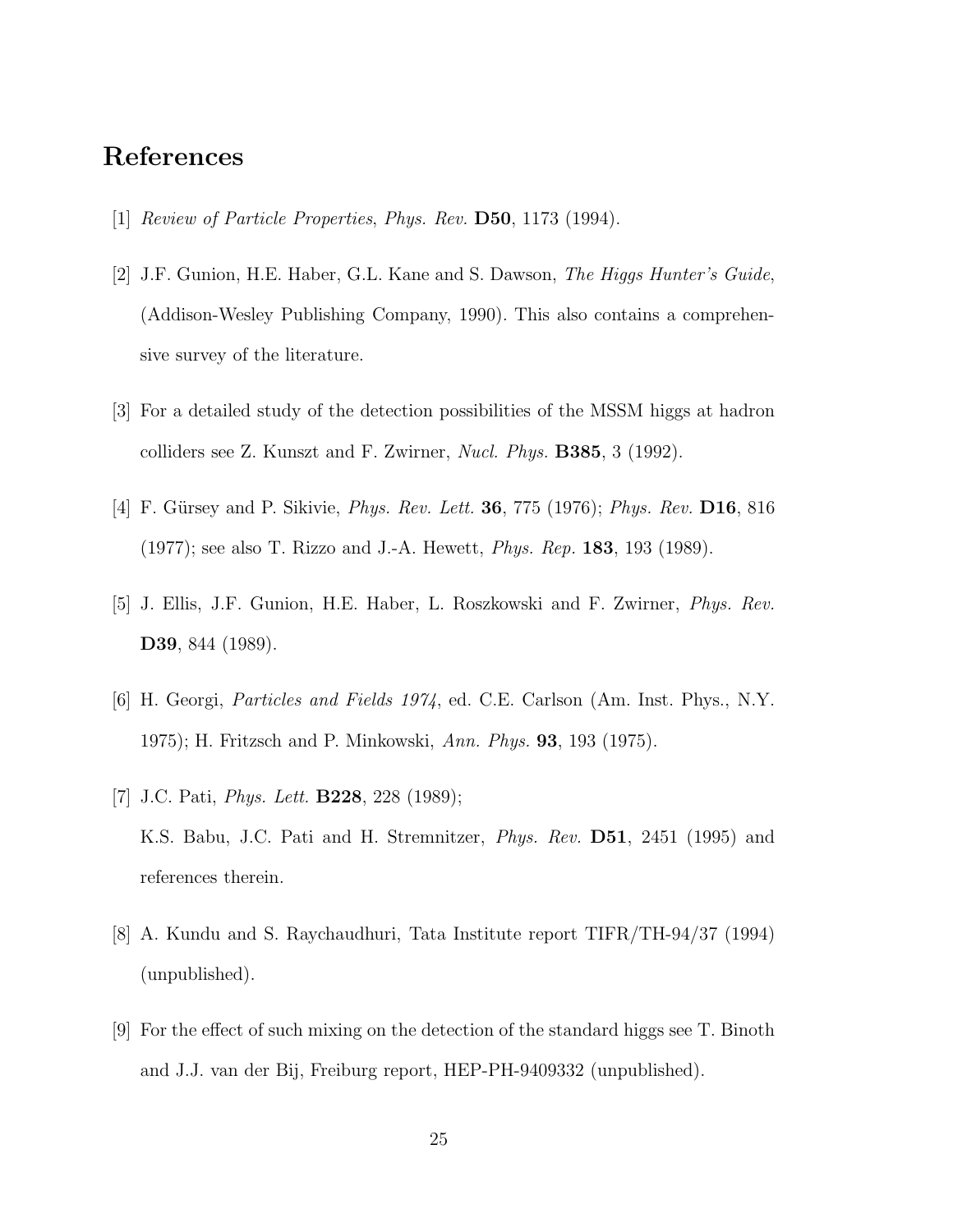- <span id="page-26-0"></span>[10] S. Raychaudhuri and A. Raychaudhuri, *Phys. Rev.* **D44**, 2663 (1991).
- [11] G. 't Hooft and M. Veltman, *Nucl. Phys.* **B153**, 365 (1979); G. Passarino and M. Veltman, Nucl. Phys. B160, 151 (1979).
- [12] V. Barger and R.J.N. Phillips, Collider Physics, (Addison-Wesley Publishing Company, 1987).
- [13] B. Mukhopadhyaya and A. Raychaudhuri, Phys. Rev. D39, 280 (1989).
- [14] see, for example, M. Spira, A. Djouadi, D. Graudenz and P. Zerwas, DESY Report 94-123 (December 1994) and references therein.
- [15] A.D. Martin, R.G. Roberts and W.J. Stirling, Phys. Rev. D50, 6734 (1994).
- [16] S. Dawson, *Nucl. Phys.* **B249**, 42 (1985).
- [17] This is true only if  $m_h < 2m_Q$ . Beyond the threshold, the width of the singlet higgs is large (see Table 3) and our discussion for that region is only approximate. However, this region is not of much interest, in any case, as the signal suffers a severe depletion due to the drop in the branching ratio (see later).
- [18] This is rather conservative. For example, for  $m_{\gamma\gamma} = 110$  (130) GeV this factor has been estimated to be 3.55 (3.56) for the LHC [19].
- [19] CMS Collaboration, G.L. Bayatian et al., Technical Proposal CERN/LHCC 94- 38 (December 1994).
- [20] CDF collaboration, F. Abe et al., *Phys. Rev. Lett.* **69**, 3439 (1992).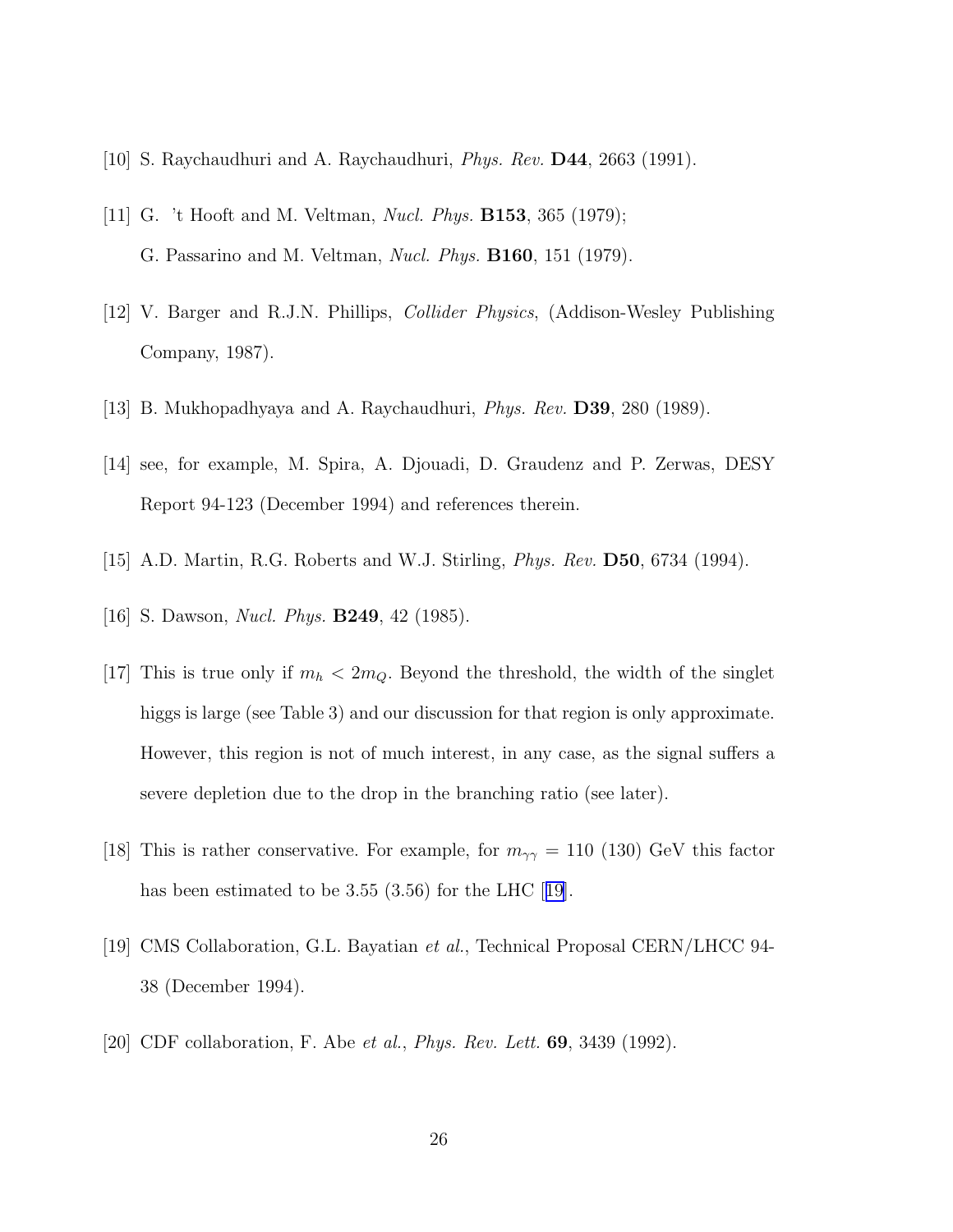- <span id="page-27-0"></span>[21] E.W.N. Glover and J.J. van der Bij, Nucl. Phys. B321, 561 (1989). Following this work, the usual practice [\[19](#page-26-0), 22] is to multiply the contribution from the  $q\overline{q} \rightarrow \gamma Z^0$ ,  $Z^0 Z^0$  subprocess by a factor of 1.3 to take into account the  $gg \rightarrow$  $\gamma Z^0$ ,  $Z^0 Z^0$  contribution.
- [22] ATLAS Collaboration, W.W. Armstrong, et al., Technical Proposal CERN/LHCC/94-43 (December 1994).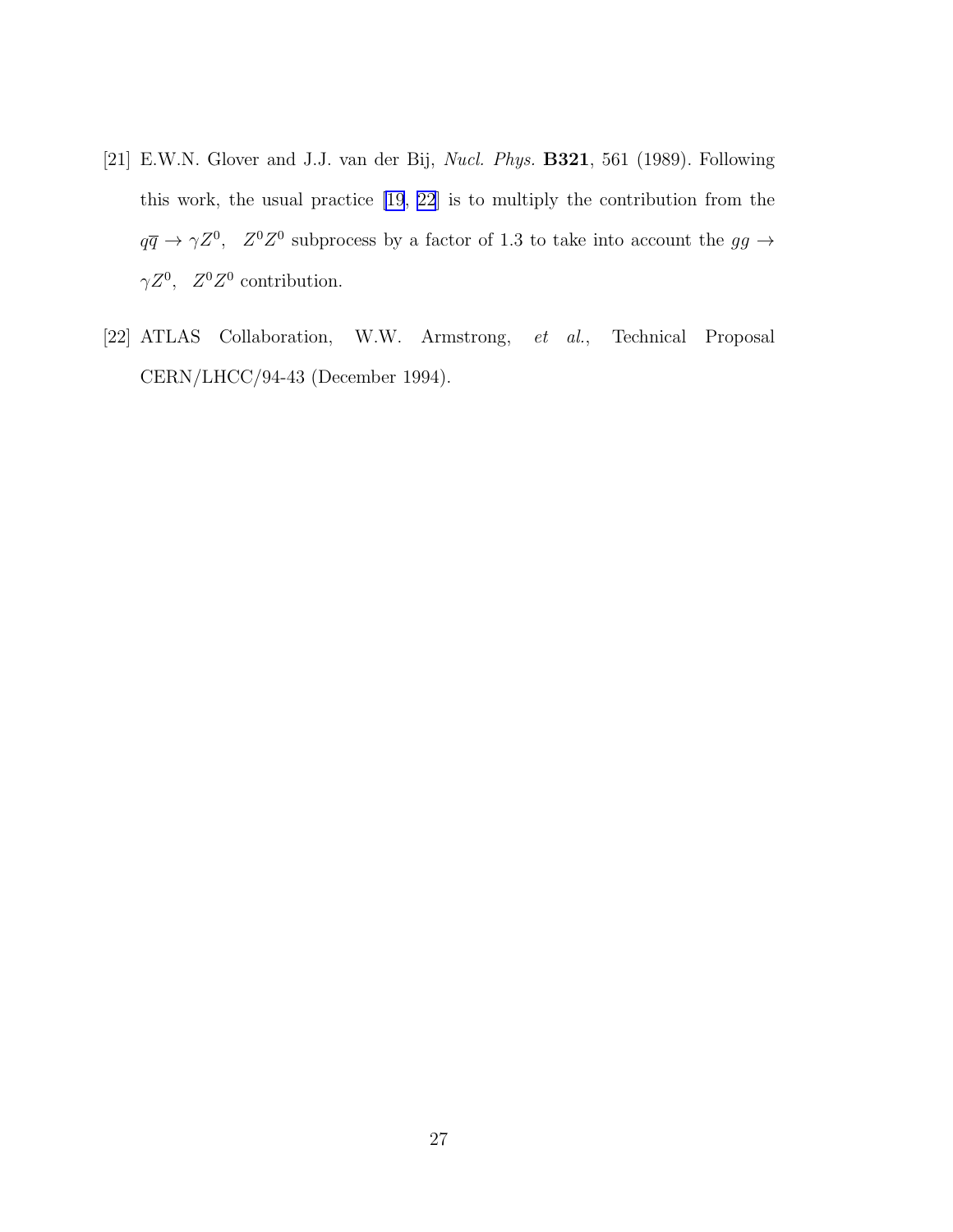| Scenario       |                | $\omega_{\gamma f}$ | $\omega_{Zf}$                                 | $\omega_{gf}$    | $\omega_{Wf}$           |
|----------------|----------------|---------------------|-----------------------------------------------|------------------|-------------------------|
|                | quark doublet  | $-Q_f$              | $-Q_f \tan \theta_W + 2T_{3f} \csc 2\theta_W$ | $g_s/e$          | $\csc\theta_W/\sqrt{2}$ |
| 2, 3           | singlet quark  | $-Q_f$              | $-Q_f \tan \theta_W$                          | $g_s/e$          |                         |
| $\overline{4}$ | lepton doublet | $-Q_f$              | $-Q_f \tan \theta_W + 2T_{3f} \csc 2\theta_W$ | $\theta$         | $\csc\theta_W/\sqrt{2}$ |
| 5              | singlet lepton |                     | $-Q_f \tan \theta_W$                          | $\left( \right)$ |                         |

Table 2

| Scenario |                |   |   | $C_{\gamma\gamma}$ $C_{\gamma Z^0}$ $C_{Z^0 Z^0}$ $C_{g_ag_b}$ |                        | $C_{WW}$ | $C_{ff}$ |
|----------|----------------|---|---|----------------------------------------------------------------|------------------------|----------|----------|
|          | quark doublet  | 3 | 3 | 3                                                              | $rac{1}{2}\delta_{ab}$ | 3        |          |
| 2,3      | singlet quark  | 3 | 3 | 3                                                              | $rac{1}{2}\delta_{ab}$ |          |          |
|          | lepton doublet |   |   |                                                                |                        |          |          |
| 5        | singlet lepton |   |   |                                                                |                        |          |          |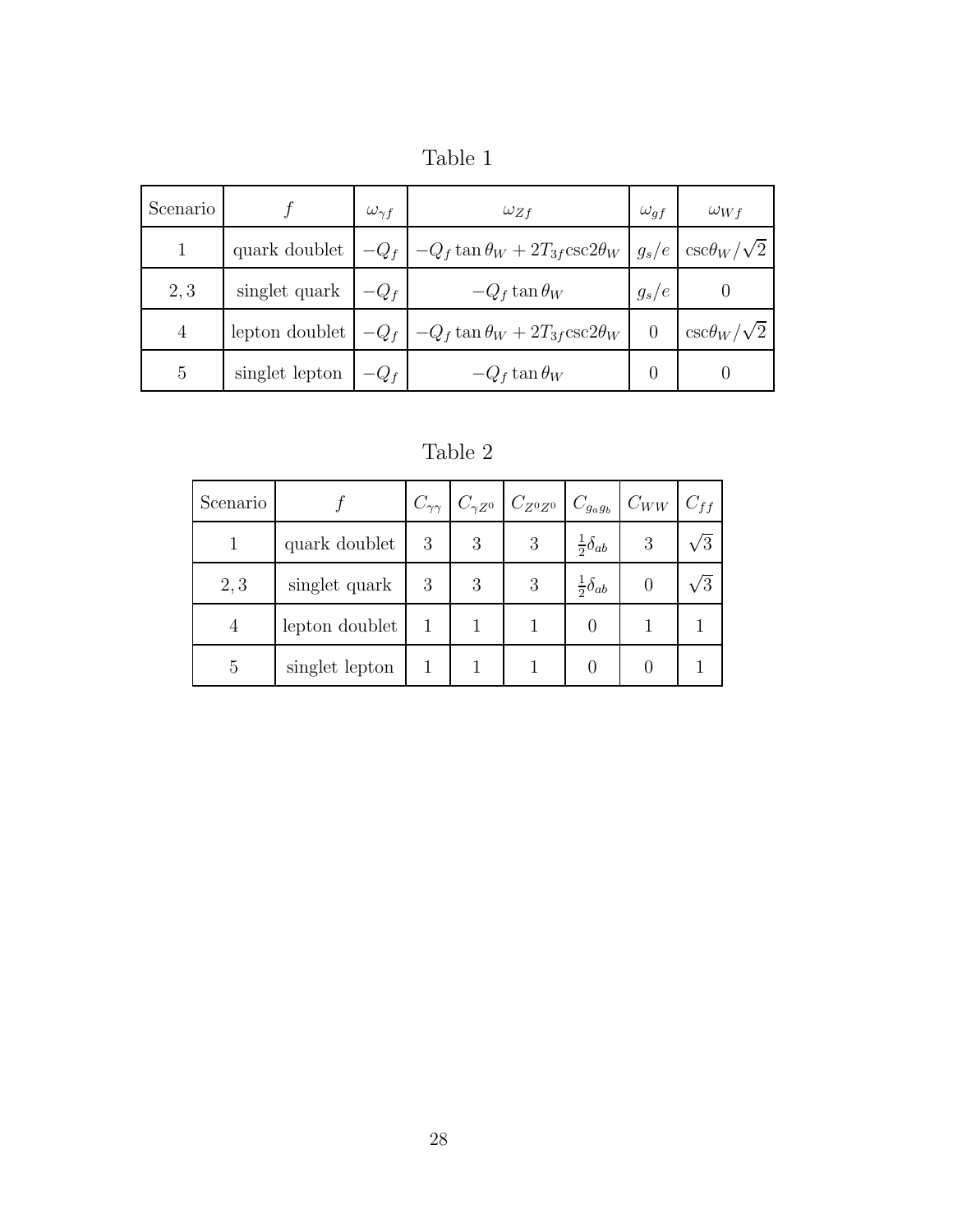| Table 3 |  |
|---------|--|
|---------|--|

| Higgs width in GeV |                         |                         |                         |                         |  |  |  |
|--------------------|-------------------------|-------------------------|-------------------------|-------------------------|--|--|--|
|                    | $m_f = 50 \text{ GeV}$  |                         | $m_f = 150 \text{ GeV}$ |                         |  |  |  |
| Scenario           | $m_h = 100 \text{ GeV}$ | $m_h = 200 \text{ GeV}$ | $m_h = 100 \text{ GeV}$ | $m_h = 200 \text{ GeV}$ |  |  |  |
| Doublet Quarks     | 0.2058                  | 72.854                  | 0.0034                  | 0.0357                  |  |  |  |
| Singlet U Quark    | 0.0515                  | 36.289                  | 0.00085                 | 0.0088                  |  |  |  |
| Singlet D Quark    | 0.0513                  | 36.288                  | 0.00084                 | 0.00874                 |  |  |  |
| Doublet Leptons    | $8.97 \times 10^{-5}$   | 24.128                  | $2.126 \times 10^{-6}$  | $9.39 \times 10^{-5}$   |  |  |  |
| Singlet Lepton     | $8.90 \times 10^{-5}$   | 12.063                  | $2.124 \times 10^{-6}$  | $2.91 \times 10^{-5}$   |  |  |  |
| 'Standard' Model   | 0.0034                  | 2.897                   | 0.0028                  | 1.511                   |  |  |  |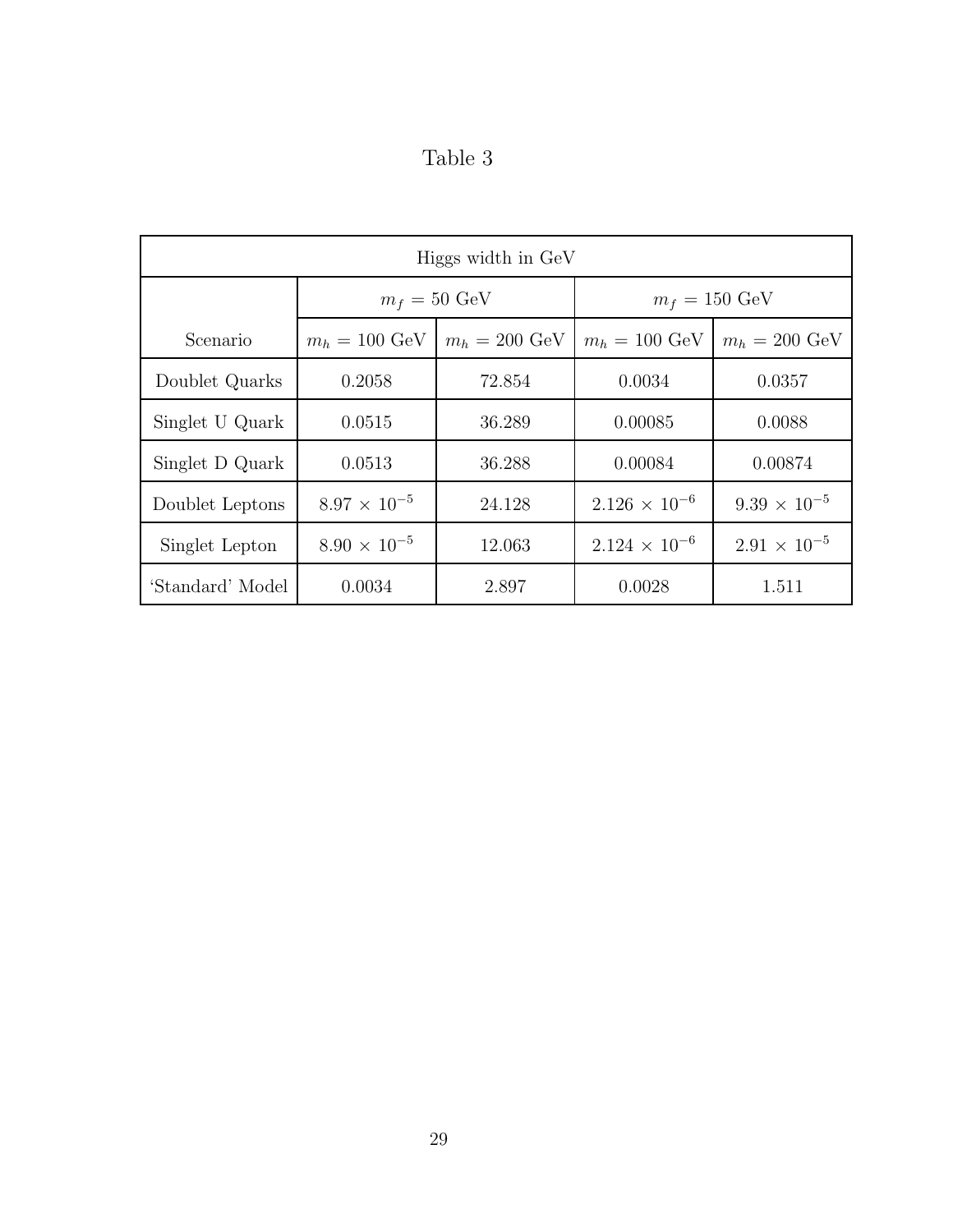#### Table Captions

Table 1 : Overall factors multiplying the production (and decay) matrix element for different scenarios. The symbol f stands for vectorlike fermions generically.  $Q_f$  and  $T_{3f}$  denote, respectively, the electric charge and the third component of weak isospin of the vectorlike fermion.

Table 2 : Colour factors multiplying the production (and decay) matrix element for different scenarios. The symbol f stands for vectorlike fermions generically.  $C_{ij}$  denotes the relevant colour factors for the decay  $h^0 \to V_i V_j$  through a vectorlike fermion loop.

**Table 3**: The width of a singlet higgs for  $m_h = 100$  and 200 GeV in various vectorlike fermion scenarios with  $\xi = \eta = 1$ . For comparison, the width of a 'Standard' model higgs with a hypothetical top quark of mass 50 and 150 GeV are also shown.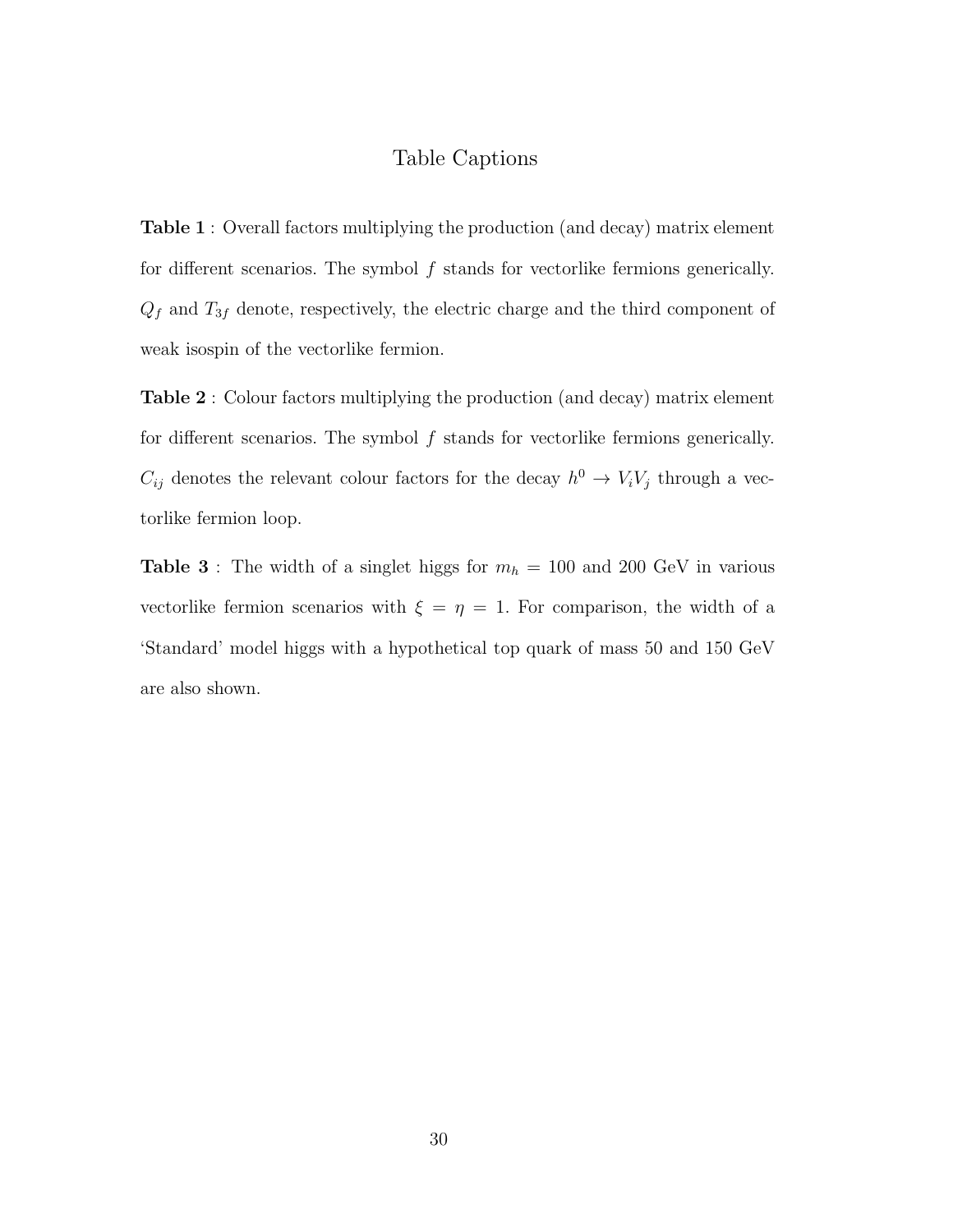#### Figure Captions

Fig. 1: Feynman diagram for (a) the hadroproduction of an  $h^0$  and (b) the loop-induced decay of  $h^0$  to a pair of vector bosons.

Fig. 2:  $h^0$  production rate for a doublet of vectorlike quarks with (a)  $\eta = 1, \xi =$ 1, (b)  $\eta = 0$ ,  $\xi = 1$ , and (c)  $\eta = 1$ ,  $\xi = 0$ . The rate for a singlet U type vectorlike quark with  $\eta = 1, \xi = 1$  is shown in (d) while that for a doublet of vectorlike leptons with  $\eta = 1, \xi = 1$  is presented in (e). Upper lines correspond to  $m_f = 50$ GeV, and lower lines correspond to  $m_f = 200$  GeV; high luminosity options are taken both for the LHC (solid lines) and the Tevatron\* (dashed lines).

Fig. 3: Branching ratios for  $h^0$  decay with (a) a doublet of vectorlike quarks and  $(b)$  a singlet vectorlike U quark. The conventions followed for each of these is the following: (*i*) solid:  $h^0 \to \gamma\gamma$  mode; (*ii*) solid with dots:  $h^0 \to Z^0\gamma$  mode; (*iii*) large dashes:  $h^0 \to Z^0 Z^0$  mode;  $(iv)$  dot-dashed:  $h^0 \to W^+ W^-$  mode;  $(v)$  small dashes:  $h^0 \to f\bar{f}$  mode; (*vi*) dotted:  $h^0 \to gg$  mode. We have set  $m_f = 100 \text{ GeV}$ throughout.

Fig. 4:  $\gamma\gamma$  signal as a function of invariant mass of the final state in bins of 10 GeV with (a) a doublet of vectorlike quarks and (b) a singlet vectorlike  $U$ quark, for  $m_f = 50, 100, 200 \text{ GeV}$  (solid, large dashed and small dashed curves respectively) at the LHC with the high luminosity option. The histogram shows the square root of the number of events from the SM background in each bin.

Fig. 5:  $\gamma\gamma$  signal as a function of invariant mass of the final state in bins of 10 GeV with (a) a doublet of vectorlike quarks and (b) a singlet vectorlike  $U$  quark,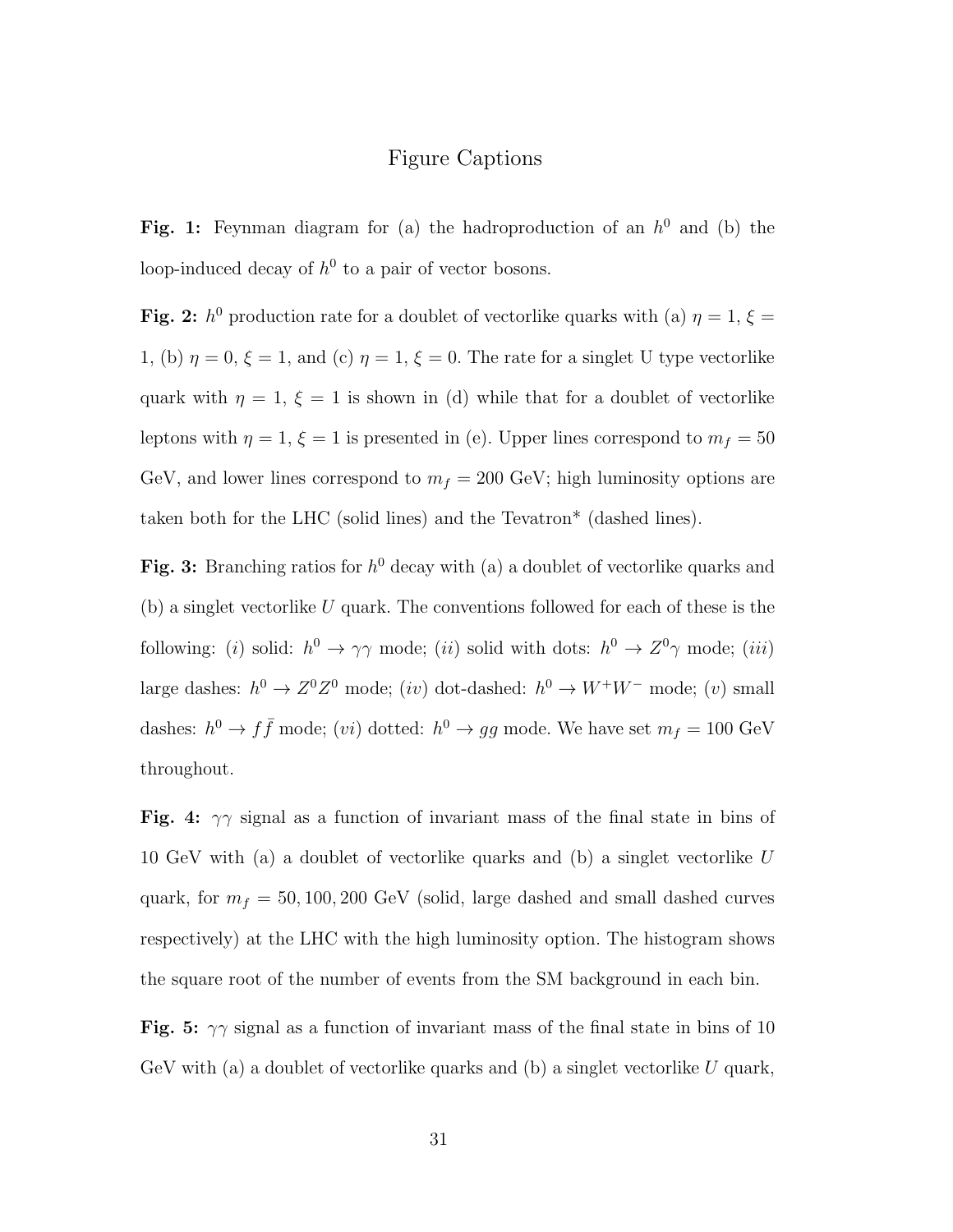for  $m_f = 50, 100, 200 \text{ GeV}$  (solid, large dashed and small dashed curves respectively) at the Tevatron\*. The histogram shows the square root of the number of events from the SM background in each bin.

Fig. 6:  $\ell^+ \ell^- \gamma$  signal as a function of invariant mass of the final state in bins of 10 GeV with (a) a doublet of vectorlike quarks and (b) a singlet vectorlike  $U$ quark, for  $m_f = 50, 100, 200 \text{ GeV}$  (solid, large dashed and small dashed curves respectively) at the LHC. The histogram shows the square root of the number of events from the SM background in each bin.

Fig. 7:  $\ell^+\ell^-\ell^+\ell^-$  signal as a function of invariant mass of the final state in bins of 10 GeV with a doublet of vectorlike quarks for  $m_f = 50, 100, 200$  GeV (solid, large dashed and small dashed curves respectively) at the LHC with the high luminosity option. The histogram shows the square root of the number of events from the SM background in each bin.